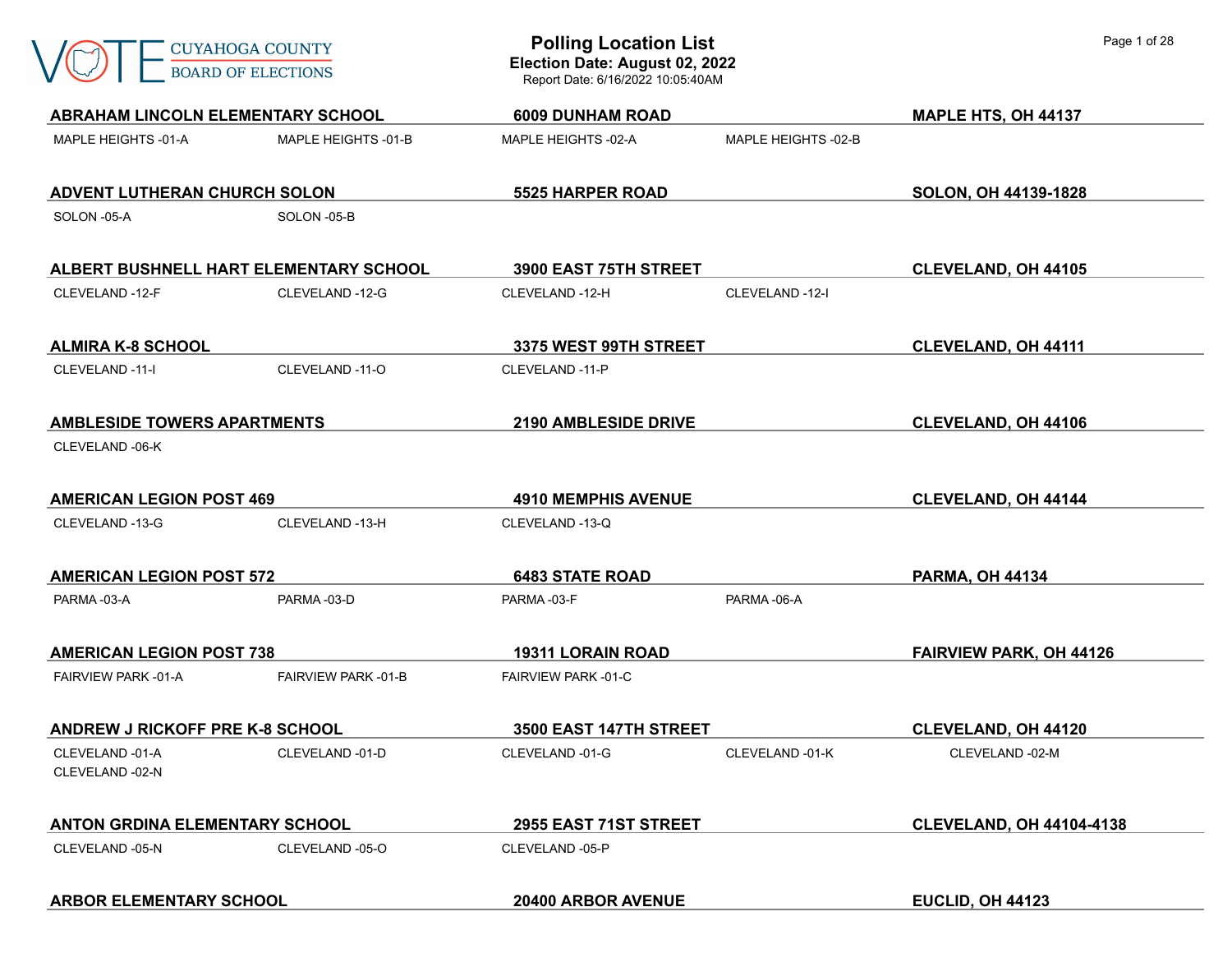|                                                              | <b>CUYAHOGA COUNTY</b><br><b>BOARD OF ELECTIONS</b>          | <b>Polling Location List</b><br>Election Date: August 02, 2022<br>Report Date: 6/16/2022 10:05:40AM |                                                              | Page 2 of 28                      |
|--------------------------------------------------------------|--------------------------------------------------------------|-----------------------------------------------------------------------------------------------------|--------------------------------------------------------------|-----------------------------------|
| EUCLID-02-B                                                  | EUCLID-02-C                                                  | EUCLID-04-C                                                                                         |                                                              |                                   |
| <b>ARTEMUS WARD PRE K-8 SCHOOL</b>                           |                                                              | 4315 WEST 140TH STREET                                                                              |                                                              | <b>CLEVELAND, OH 44135</b>        |
| CLEVELAND -16-A                                              | CLEVELAND -16-H                                              |                                                                                                     |                                                              |                                   |
| ATHLETIC WING OF ORANGE HIGH SCHOOL                          |                                                              | <b>32000 CHAGRIN BOULEVARD</b>                                                                      |                                                              | PEPPER PIKE, OH 44124             |
| MORELAND HILLS -00-A                                         | MORELAND HILLS -00-B                                         | MORELAND HILLS -00-C                                                                                | PEPPER PIKE -00-C                                            | PEPPER PIKE -00-D                 |
| <b>BAY PRESBYTERIAN CHURCH</b>                               |                                                              | 25415 LAKE ROAD                                                                                     |                                                              | <b>BAY VILLAGE, OH 44140-2624</b> |
| <b>BAY VILLAGE -01-A</b>                                     | <b>BAY VILLAGE -01-B</b>                                     | <b>BAY VILLAGE -01-C</b>                                                                            | <b>BAY VILLAGE -02-B</b>                                     |                                   |
| <b>BAY UNITED METHODIST CHURCH</b>                           |                                                              | 29931 LAKE ROAD                                                                                     |                                                              | <b>BAY VILLAGE, OH 44140</b>      |
| BAY VILLAGE -03-A                                            | BAY VILLAGE -03-B                                            | BAY VILLAGE -03-C                                                                                   |                                                              |                                   |
| <b>BAY VILLAGE MIDDLE SCHOOL</b>                             |                                                              | 27725 WOLF ROAD                                                                                     |                                                              | <b>BAY VILLAGE, OH 44140</b>      |
| BAY VILLAGE -02-A                                            | <b>BAY VILLAGE -02-C</b>                                     |                                                                                                     |                                                              |                                   |
| <b>BEACHWOOD HIGH SCHOOL</b>                                 |                                                              | <b>25100 FAIRMOUNT BLVD</b>                                                                         |                                                              | <b>BEACHWOOD, OH 44122</b>        |
| BEACHWOOD -00-B                                              | BEACHWOOD -00-C                                              | BEACHWOOD -00-F                                                                                     | BEACHWOOD -00-H                                              | BEACHWOOD -00-I                   |
| <b>BEDFORD HEIGHTS COMMUNITY CENTER</b>                      |                                                              | <b>5615 PERKINS ROAD</b>                                                                            |                                                              | <b>BEDFORD HTS, OH 44146-2558</b> |
| <b>BEDFORD HEIGHTS -01-A</b><br><b>BEDFORD HEIGHTS -03-A</b> | <b>BEDFORD HEIGHTS -01-B</b><br><b>BEDFORD HEIGHTS -03-B</b> | BEDFORD HEIGHTS -01-C<br>BEDFORD HEIGHTS -04-A                                                      | <b>BEDFORD HEIGHTS -02-A</b><br><b>BEDFORD HEIGHTS -04-B</b> | <b>BEDFORD HEIGHTS -02-B</b>      |
| <b>BEDFORD HIGH SCHOOL</b>                                   |                                                              | <b>481 NORTHFIELD ROAD</b>                                                                          |                                                              | <b>BEDFORD, OH 44146-2201</b>     |
| BEDFORD -01-A<br>BEDFORD -03-B                               | BEDFORD -01-B<br>BEDFORD -06-A                               | BEDFORD -02-A                                                                                       | BEDFORD -02-B                                                | BEDFORD -03-A                     |
| <b>BEIT HANINA SOCIAL CLUB</b>                               |                                                              | <b>10301 LORAIN AVENUE</b>                                                                          |                                                              | <b>CLEVELAND, OH 44111</b>        |
| CLEVELAND -11-C                                              | CLEVELAND -11-D                                              | CLEVELAND -11-L                                                                                     |                                                              |                                   |
| <b>BENTLEYVILLE VILLAGE HALL</b>                             |                                                              | <b>6253 CHAGRIN RIVER ROAD</b>                                                                      |                                                              | BENTLEYVILLE, OH 44022-3337       |

BENTLEYVILLE -00-A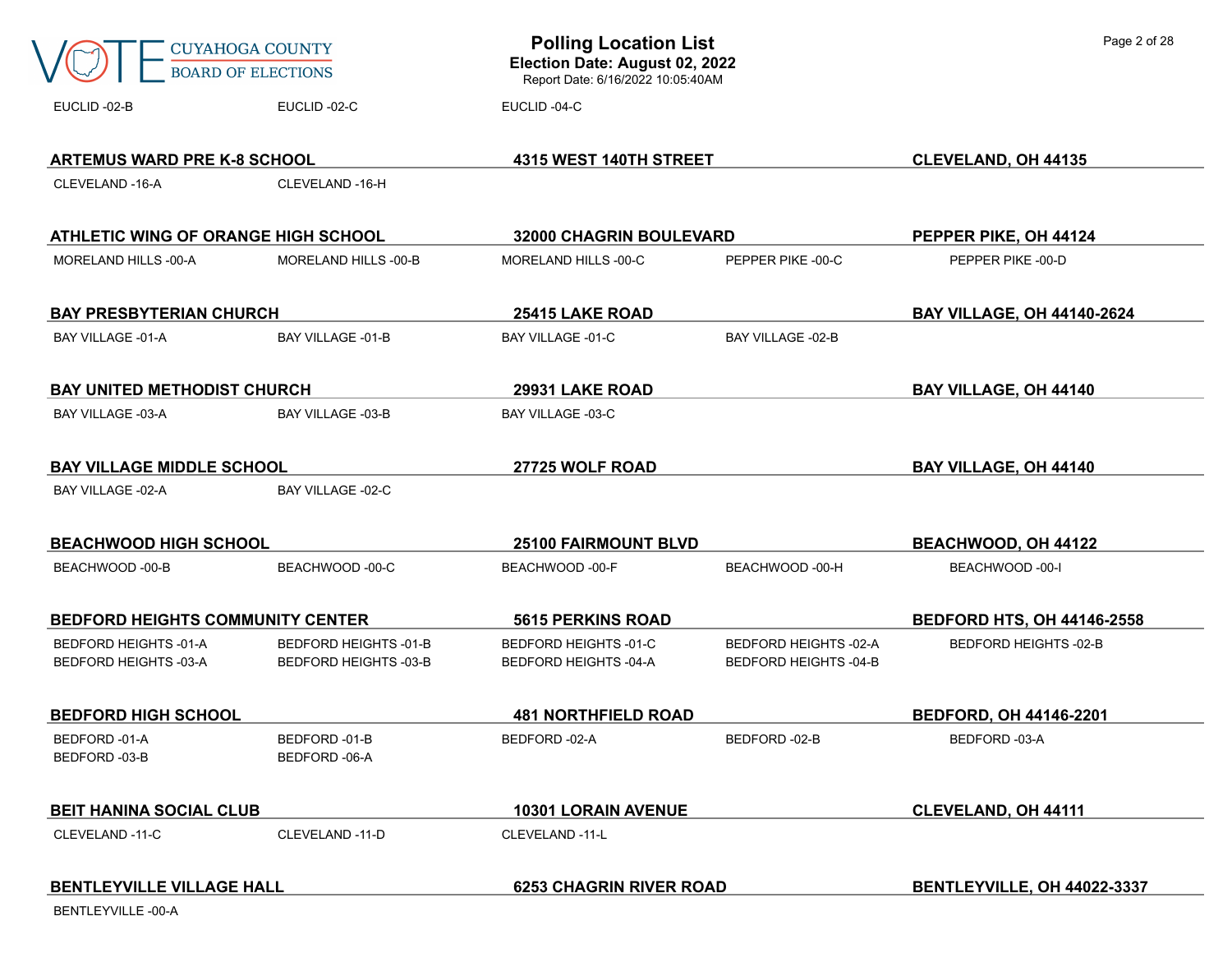

| <b>BEREA BRANCH LIBRARY</b>             |                          | <b>7 BEREA COMMONS</b>                 |                   | <b>BEREA, OH 44017</b>            |
|-----------------------------------------|--------------------------|----------------------------------------|-------------------|-----------------------------------|
| BEREA-01-B                              | BEREA-04-A               |                                        |                   |                                   |
|                                         |                          |                                        |                   |                                   |
| <b>BEREA RECREATION CENTER</b>          |                          | <b>451 FRONT STREET</b>                |                   | <b>BEREA, OH 44017</b>            |
| BEREA-01-A                              | BEREA-04-B               | BEREA-05-A                             | BEREA-05-C        |                                   |
| <b>BESSIE KINSNER ELEMENTARY SCHOOL</b> |                          | 19091 WATERFORD PARKWAY                |                   | STRONGSVILLE, OH 44149-0936       |
| STRONGSVILLE-02-F                       | STRONGSVILLE-02-I        | STRONGSVILLE-04-C                      | STRONGSVILLE-04-E |                                   |
| <b>BETHANY BAPTIST CHURCH</b>           |                          | 1211 EAST 105TH STREET                 |                   | <b>CLEVELAND, OH 44108</b>        |
| CLEVELAND -09-H                         | CLEVELAND -09-I          | CLEVELAND -09-M                        | CLEVELAND -09-N   | CLEVELAND -09-O                   |
|                                         |                          |                                        |                   |                                   |
| <b>BETHEL CHRISTIAN</b>                 |                          | <b>12901 WEST PLEASANT VALLEY ROAD</b> |                   | <b>PARMA, OH 44130</b>            |
| PARMA-07-A                              | PARMA-07-D               | PARMA-07-F                             |                   |                                   |
|                                         |                          |                                        |                   |                                   |
| BETHEL-CLEVELAND-CHURCH                 |                          | <b>16670 EAST BAGLEY ROAD</b>          |                   | <b>MIDDLEBURG HTS, OH 44130</b>   |
| MIDDLEBURG HEIGHTS -01-A                | MIDDLEBURG HEIGHTS -01-C |                                        |                   |                                   |
| <b>BLOSSOM PROPERTY BUILDING 7</b>      |                          | 4400 OAKES ROAD                        |                   | <b>BRECKSVILLE, OH 44141-2562</b> |
| <b>BRECKSVILLE-00-F</b>                 | BRECKSVILLE-00-H         | <b>BRECKSVILLE-00-I</b>                | BRECKSVILLE-00-J  |                                   |
|                                         |                          |                                        |                   |                                   |
| <b>BLUESTONE ELEMENTARY SCHOOL</b>      |                          | 1455 EAST 260TH STREET                 |                   | EUCLID, OH 44132-3107             |
| EUCLID-03-A                             | EUCLID-03-B              | EUCLID-03-C                            | EUCLID-03-D       | EUCLID-03-E                       |
| <b>BOLTON ELEMENTARY SCHOOL</b>         |                          | 9803 QUEBEC AVENUE                     |                   | <b>CLEVELAND, OH 44106-3519</b>   |
| CLEVELAND -06-H                         | CLEVELAND -06-I          | CLEVELAND -06-M                        |                   |                                   |
|                                         |                          |                                        |                   |                                   |
| BOYS AND GIRLS CLUBS OF CLEVELAND       |                          | <b>6114 BROADWAY AVENUE</b>            |                   | <b>CLEVELAND, OH 44127</b>        |
| CLEVELAND -05-J                         | CLEVELAND -05-K          | CLEVELAND -06-B                        |                   |                                   |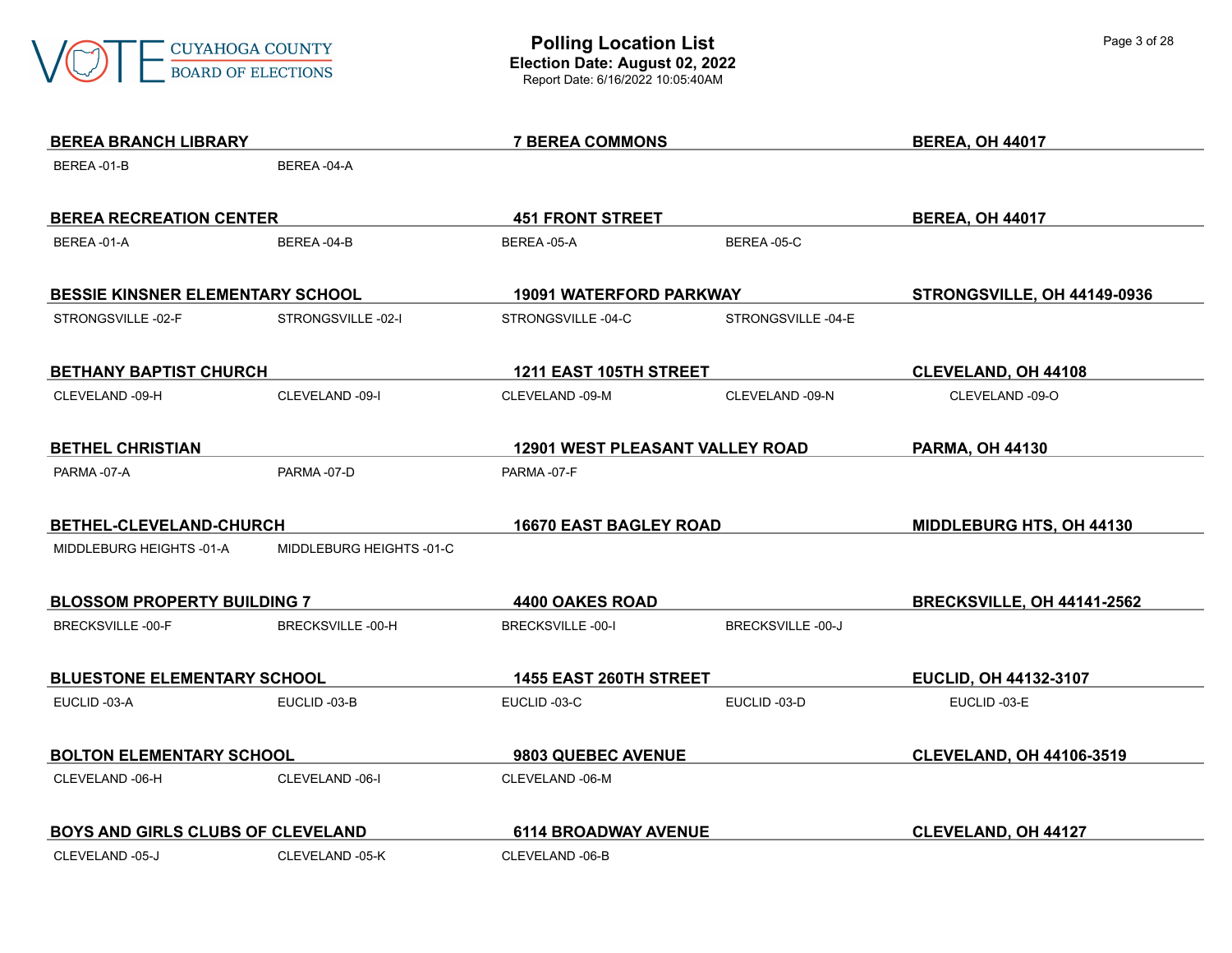

## **BRATENAHL COMMUNITY CENTER 10300 BRIGHTON ROAD BRATENAHL, OH 44108** BRATENAHL -00-A **BRECKSVILLE COMMUNITY CENTER 1 COMMUNITY DRIVE BRECKSVILLE, OH 44141-2326** BRECKSVILLE -00-C BRECKSVILLE -00-D BRECKSVILLE -00-E BRECKSVILLE -00-G **BROADVIEW HEIGHTS BAPTIST CHURCH 9850 BROADVIEW ROAD BROADVIEW HTS, OH 44147** BROADVIEW HEIGHTS -01-B BROADVIEW HEIGHTS -04-A BROADVIEW HEIGHTS -04-C BROADVIEW HEIGHTS -04-D **BROADVIEW HEIGHTS COMMUNITY BUILDING 9543 BROADVIEW ROAD BROADVIEW HTS, OH 44147-2301** BROADVIEW HEIGHTS -01-A BROADVIEW HEIGHTS -01-C BROADVIEW HEIGHTS -03-A BROADVIEW HEIGHTS -03-B BROADVIEW HEIGHTS -03-C BROADVIEW HEIGHTS -03-D BROADVIEW HEIGHTS -04-B **BROOK PARK RECREATION CENTER 17400 HOLLAND ROAD BROOK PARK, OH 44142-3524** BROOK PARK -01-A BROOK PARK -01-B BROOK PARK -01-C **BROOK PARK UNITED METHODIST CHURCH 6220 SMITH ROAD BROOK PARK, OH 44142-3338** BROOK PARK -02-A BROOK PARK -02-B BROOK PARK -02-C **BROOKLYN HIGH SCHOOL 9200 BIDDULPH ROAD BROOKLYN, OH 44144-2614** BROOKLYN -00-B BROOKLYN -00-D BROOKLYN -00-G **BROOKLYN HTS COMMUNITY CENTER 225 TUXEDO AVENUE BROOKLYN HTS, OH 44131-1107** BROOKLYN HEIGHTS -00-A **BROOKLYN HTS UNITED CHURCH OF CHRIST 2005 WEST SCHAAF ROAD CLEVELAND, OH 44109-4607** CLEVELAND -12-M CLEVELAND -12-N CLEVELAND -12-O CLEVELAND -12-P **BROOKLYN SENIOR COMMUNITY CENTER 7727 MEMPHIS AVENUE BROOKLYN, OH 44144-2100** BROOKLYN -00-A BROOKLYN -00-E BROOKLYN -00-F **BROOKVIEW ELEMENTARY SCHOOL 14105 SNOW ROAD BROOK PARK, OH 44142-2524**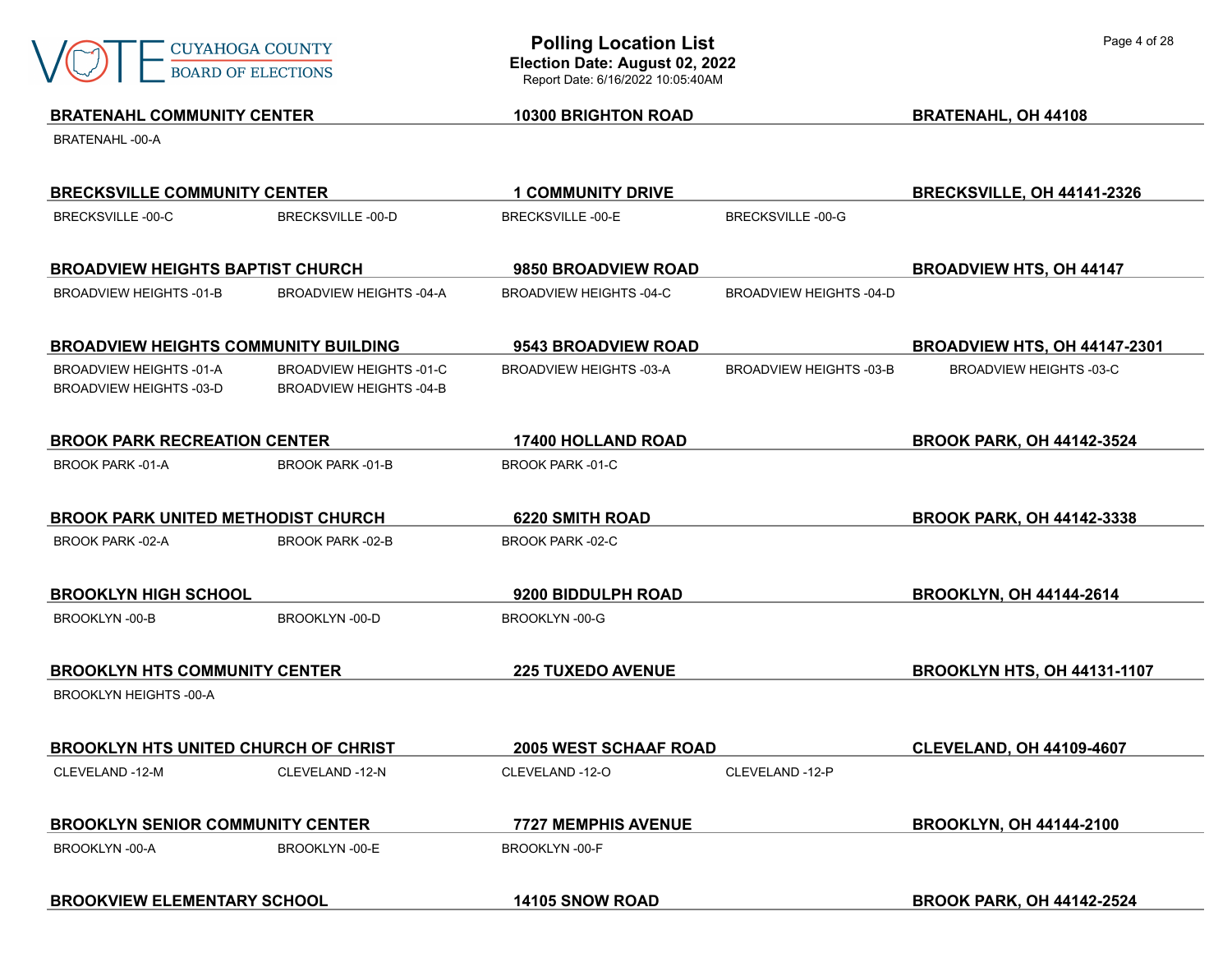|                                          | <b>CUYAHOGA COUNTY</b><br><b>BOARD OF ELECTIONS</b> | <b>Polling Location List</b><br>Election Date: August 02, 2022<br>Report Date: 6/16/2022 10:05:40AM |                         | Page 5 of 28                       |
|------------------------------------------|-----------------------------------------------------|-----------------------------------------------------------------------------------------------------|-------------------------|------------------------------------|
| <b>BROOK PARK -04-A</b>                  | <b>BROOK PARK -04-B</b>                             | <b>BROOK PARK -04-C</b>                                                                             |                         |                                    |
| <b>BRYDEN ELEMENTARY SCHOOL</b>          |                                                     | 25501 BRYDEN ROAD                                                                                   |                         | <b>BEACHWOOD, OH 44122-4162</b>    |
| BEACHWOOD -00-D                          | BEACHWOOD -00-E                                     |                                                                                                     |                         |                                    |
| <b>CALEDONIA ELEMENTARY SCHOOL</b>       |                                                     | 914 CALEDONIA AVENUE                                                                                |                         | <b>CLEVELAND HTS, OH 44112</b>     |
| CLEVELAND HEIGHTS -05-A                  | CLEVELAND HEIGHTS -05-B                             | CLEVELAND HEIGHTS -05-D                                                                             | CLEVELAND HEIGHTS -05-F |                                    |
| <b>CANTERBURY ELEMENTARY SCHOOL</b>      |                                                     | <b>2530 CANTERBURY ROAD</b>                                                                         |                         | CLEVELAND HTS, OH 44118-4333       |
| CLEVELAND HEIGHTS -02-A                  | CLEVELAND HEIGHTS -02-C                             | CLEVELAND HEIGHTS -02-D                                                                             |                         |                                    |
| <b>CHAGRIN FALLS HIGH SCHOOL</b>         |                                                     | <b>400 EAST WASHINGTON STREET</b>                                                                   |                         | CHAGRIN FALLS, OH 44022-2924       |
| CHAGRIN FALLS-00-A                       | <b>CHAGRIN FALLS -00-B</b>                          | CHAGRIN FALLS -00-C                                                                                 | CHAGRIN FALLS TWP -00-A |                                    |
| <b>CHANCE LIGHT EUCLID SCHOOL</b>        |                                                     | <b>1941 SAGAMORE DRIVE</b>                                                                          |                         | EUCLID, OH 44117                   |
| EUCLID-01-A                              | EUCLID-01-B                                         | EUCLID-01-C                                                                                         |                         |                                    |
| <b>CHARDON HILLS STEM SCHOOL</b>         |                                                     | 1750 EAST 234TH STREET                                                                              |                         | EUCLID, OH 44117                   |
| EUCLID -02-A                             | EUCLID-02-D                                         |                                                                                                     |                         |                                    |
| <b>CHARLES A MOONEY MIDDLE SCHOOL</b>    |                                                     | <b>3213 MONTCLAIR AVENUE</b>                                                                        |                         | <b>CLEVELAND, OH 44109-4121</b>    |
| CLEVELAND -13-D                          | CLEVELAND -13-E                                     | CLEVELAND -13-F                                                                                     | CLEVELAND -13-M         |                                    |
| <b>CHARLES DICKENS ELEMENTARY SCHOOL</b> |                                                     | <b>13013 CORLETT AVENUE</b>                                                                         |                         | <b>CLEVELAND, OH 44105</b>         |
| CLEVELAND -04-N                          | CLEVELAND -04-O                                     | CLEVELAND -04-T                                                                                     |                         |                                    |
| <b>CHRISTIAN ASSEMBLY</b>                |                                                     | <b>25595 CHARDON ROAD</b>                                                                           |                         | <b>RICHMOND HTS, OH 44143-1207</b> |
| RICHMOND HEIGHTS -01-A                   | RICHMOND HEIGHTS -01-B                              |                                                                                                     |                         |                                    |
| <b>CHURCH OF ST CLARENCE</b>             |                                                     | 30106 LORAIN ROAD                                                                                   |                         | NORTH OLMSTED, OH 44070-3922       |
| NORTH OLMSTED -03-A                      | NORTH OLMSTED -03-B                                 | NORTH OLMSTED -03-C                                                                                 | NORTH OLMSTED -03-D     | NORTH OLMSTED -03-F                |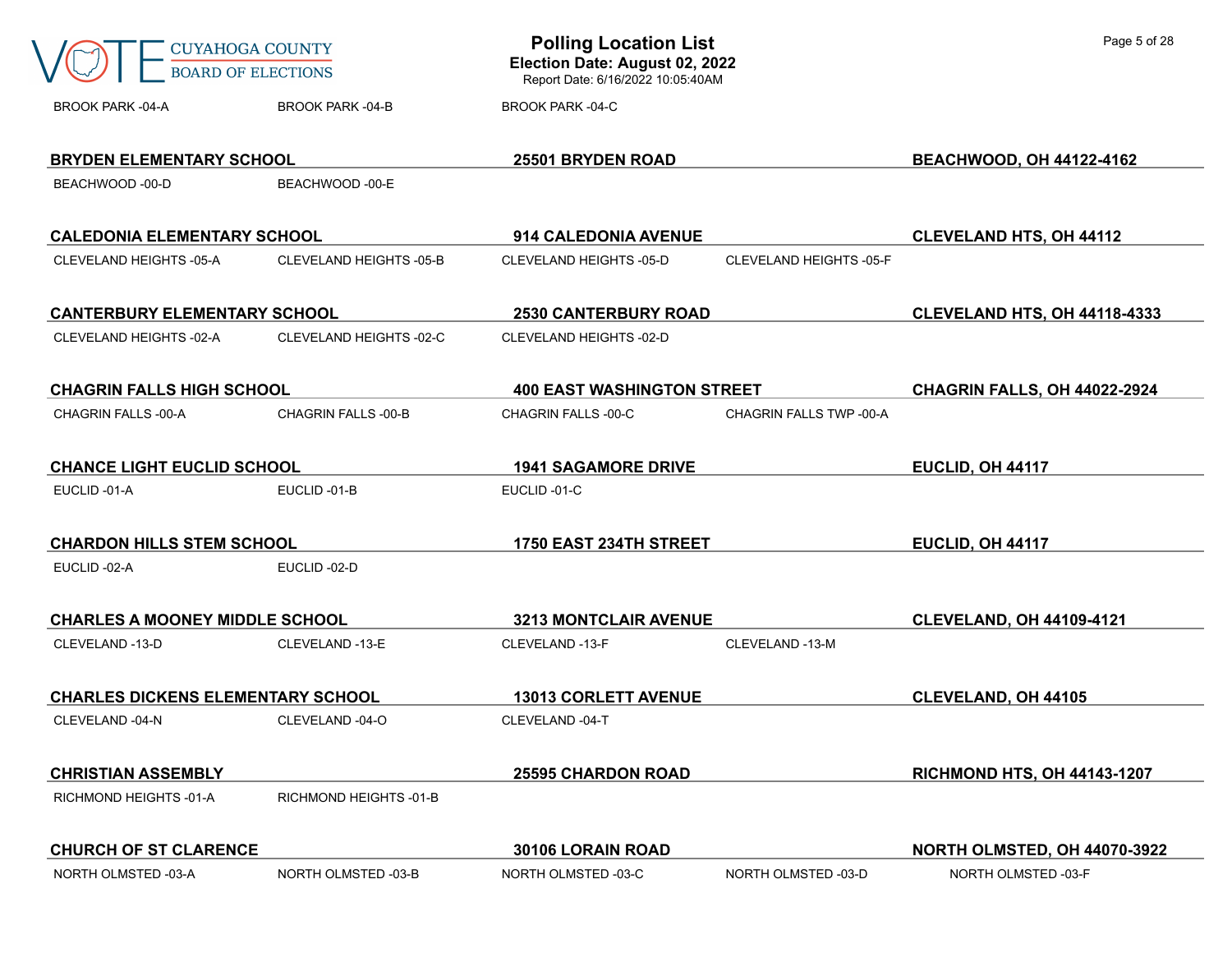| <b>CUYAHOGA COUNTY</b><br><b>BOARD OF ELECTIONS</b><br>CHURCH OF ST MARY OF THE ASSUMPTION |                         | <b>Polling Location List</b><br>Election Date: August 02, 2022<br>Report Date: 6/16/2022 10:05:40AM |                         | Page 6 of 28                       |  |
|--------------------------------------------------------------------------------------------|-------------------------|-----------------------------------------------------------------------------------------------------|-------------------------|------------------------------------|--|
|                                                                                            |                         | <b>15519 HOLMES AVENUE</b>                                                                          |                         | <b>CLEVELAND, OH 44110</b>         |  |
| CLEVELAND -08-M                                                                            | CLEVELAND -08-N         | CLEVELAND -08-P                                                                                     |                         |                                    |  |
| <b>CHURCH OF THE RESURRECTION</b>                                                          |                         | 32001 CANNON ROAD                                                                                   |                         | <b>SOLON, OH 44139</b>             |  |
| SOLON -04-A                                                                                | SOLON -04-B             | SOLON -04-C                                                                                         |                         |                                    |  |
| <b>CITIZENS ACADEMY EAST</b>                                                               |                         | <b>12523 WOODSIDE AVENUE</b>                                                                        |                         | <b>CLEVELAND, OH 44108-2422</b>    |  |
| CLEVELAND -08-O                                                                            | CLEVELAND -10-D         | CLEVELAND -10-L                                                                                     | CLEVELAND -10-N         | CLEVELAND -10-O                    |  |
| <b>CLAGUE CABIN</b>                                                                        |                         | <b>1500 CLAGUE ROAD</b>                                                                             |                         | <b>WESTLAKE, OH 44145-2744</b>     |  |
| <b>WESTLAKE -01-A</b>                                                                      | <b>WESTLAKE -01-B</b>   | <b>WESTLAKE -01-C</b>                                                                               |                         |                                    |  |
| <b>CLAGUE ROAD UNITED CHURCH OF CHRIST</b>                                                 |                         | <b>3650 CLAGUE ROAD</b>                                                                             |                         | NORTH OLMSTED, OH 44070-1651       |  |
| NORTH OLMSTED -02-A                                                                        | NORTH OLMSTED -02-B     | NORTH OLMSTED -02-E                                                                                 |                         |                                    |  |
| <b>CLARA E WESTROPP MIDDLE SCHOOL</b>                                                      |                         | <b>19101 PURITAS AVENUE</b>                                                                         |                         | <b>CLEVELAND, OH 44135-1029</b>    |  |
| CLEVELAND -17-B                                                                            | CLEVELAND -17-C         | CLEVELAND -17-S                                                                                     |                         |                                    |  |
| <b>CLEVELAND COLLEGE PREPARATORY SCHOOL</b>                                                |                         | <b>4906 FLEET AVENUE</b>                                                                            |                         | <b>CLEVELAND, OH 44105-3357</b>    |  |
| CLEVELAND -12-J                                                                            | CLEVELAND -12-K         | CLEVELAND -12-L                                                                                     |                         |                                    |  |
| <b>CLEVELAND HEIGHTS COMMUNITY CENTER</b>                                                  |                         | <b>1 MONTICELLO BOULEVARD</b>                                                                       |                         | <b>CLEVELAND HTS, OH 44118</b>     |  |
| CLEVELAND HEIGHTS -01-B                                                                    | CLEVELAND HEIGHTS -01-C | CLEVELAND HEIGHTS -01-D                                                                             | CLEVELAND HEIGHTS -03-A | CLEVELAND HEIGHTS -03-C            |  |
| CLEVELAND HEIGHTS -03-E                                                                    | CLEVELAND HEIGHTS -04-E | CLEVELAND HEIGHTS -04-F                                                                             | CLEVELAND HEIGHTS -04-G | <b>CLEVELAND HEIGHTS -04-I</b>     |  |
| <b>COLLINWOOD RECREATION CENTER</b>                                                        |                         | <b>16300 LAKE SHORE BOULEVARD</b>                                                                   |                         | CLEVELAND, OH 44110                |  |
| CLEVELAND -08-F                                                                            | CLEVELAND -08-H         | CLEVELAND -08-K                                                                                     |                         |                                    |  |
| <b>COMMUNITY ROOM IN OLMSTED TOWNSHIP</b>                                                  |                         | 7900 FITCH ROAD                                                                                     |                         | OLMSTED TWP, OH 44138              |  |
| OLMSTED TOWNSHIP -00-A                                                                     | OLMSTED TOWNSHIP -00-B  | <b>OLMSTED TOWNSHIP -00-I</b>                                                                       |                         |                                    |  |
| <b>CORNERSTONE COMMUNITY CHURCH</b>                                                        |                         | <b>1400 LANDER ROAD</b>                                                                             |                         | <b>MAYFIELD HTS, OH 44124-1608</b> |  |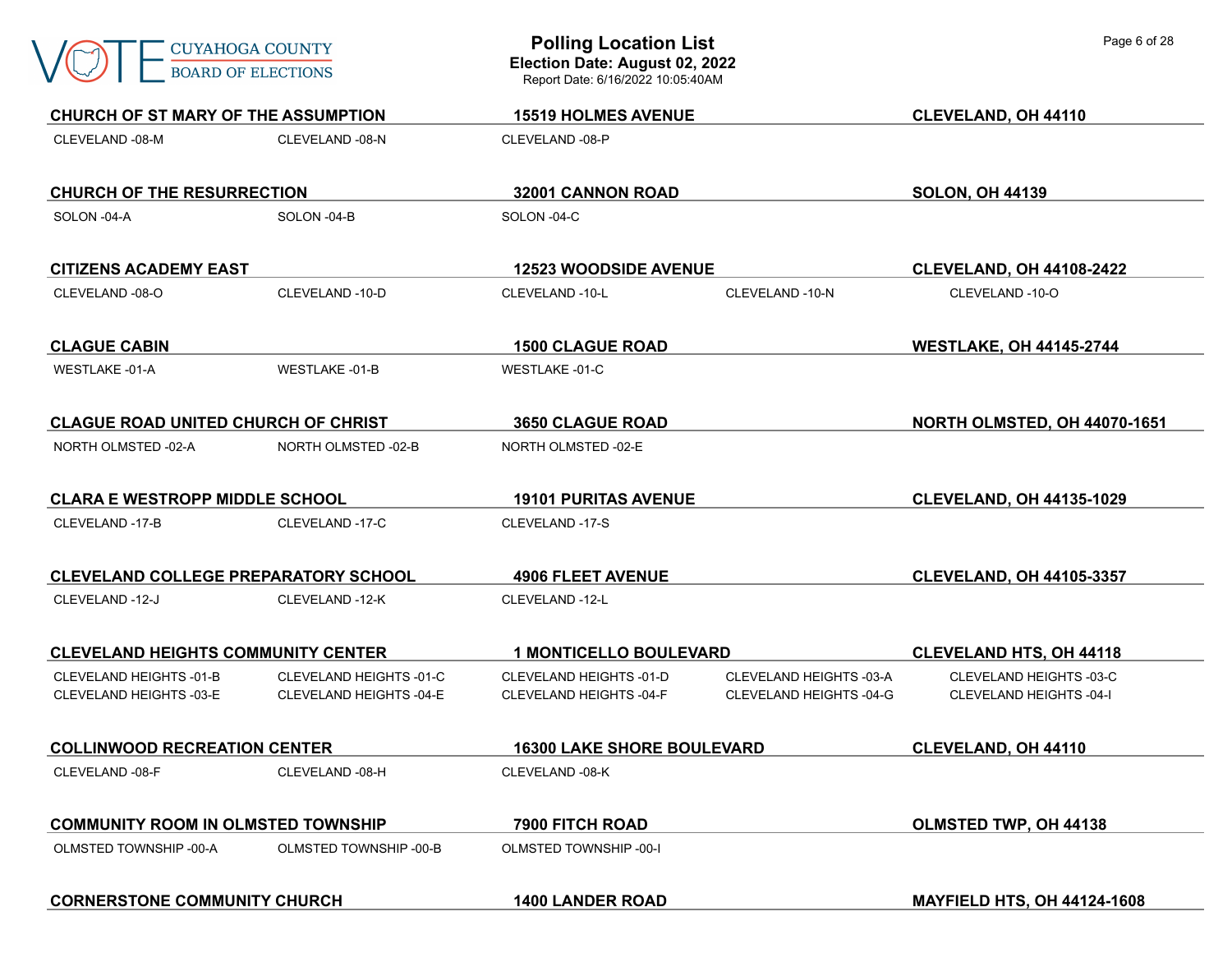|                                                  | <b>CUYAHOGA COUNTY</b><br><b>BOARD OF ELECTIONS</b> | <b>Polling Location List</b><br>Election Date: August 02, 2022<br>Report Date: 6/16/2022 10:05:40AM |                          | Page 7 of 28                       |
|--------------------------------------------------|-----------------------------------------------------|-----------------------------------------------------------------------------------------------------|--------------------------|------------------------------------|
| MAYFIELD HEIGHTS -00-A<br>MAYFIELD HEIGHTS -00-L | MAYFIELD HEIGHTS -00-B                              | MAYFIELD HEIGHTS -00-C                                                                              | MAYFIELD HEIGHTS -00-D   | MAYFIELD HEIGHTS -00-K             |
| <b>CUDELL RECREATION CENTER</b>                  |                                                     | <b>1910 WEST BOULEVARD</b>                                                                          |                          | <b>CLEVELAND, OH 44102-2633</b>    |
| CLEVELAND -11-N<br>CLEVELAND -15-I               | CLEVELAND -15-D<br>CLEVELAND -15-R                  | CLEVELAND-15-E                                                                                      | CLEVELAND -15-G          | CLEVELAND -15-H                    |
| <b>CUYAHOGA HEIGHTS VILLAGE HALL</b>             |                                                     | <b>4863 EAST 71ST STREET</b>                                                                        |                          | <b>CUYAHOGA HTS, OH 44125-1023</b> |
| CUYAHOGA HEIGHTS -00-A                           |                                                     |                                                                                                     |                          |                                    |
| <b>CUYAHOGA VALLEY CAREER CENTER</b>             |                                                     | 8001 BRECKSVILLE ROAD                                                                               |                          | <b>BRECKSVILLE, OH 44141-1203</b>  |
| BRECKSVILLE-00-A                                 | <b>BRECKSVILLE-00-B</b>                             |                                                                                                     |                          |                                    |
| <b>DANIEL E MORGAN PRE K-8</b>                   |                                                     | 8912 MORRIS COURT                                                                                   |                          | <b>CLEVELAND, OH 44106</b>         |
| CLEVELAND -07-G                                  | CLEVELAND -07-I                                     |                                                                                                     |                          |                                    |
| DEBORAH DELISLE EDUCATIONAL OPTIONS CTR          |                                                     | <b>14780 SUPERIOR ROAD</b>                                                                          |                          | <b>CLEVELAND HTS, OH 44118</b>     |
| CLEVELAND HEIGHTS -03-B                          | CLEVELAND HEIGHTS -04-A                             | CLEVELAND HEIGHTS -04-B                                                                             | CLEVELAND HEIGHTS -04-D  |                                    |
| <b>DENISON ELEMENTARY SCHOOL</b>                 |                                                     | 3799 WEST 33RD STREET                                                                               |                          | <b>CLEVELAND, OH 44109-2572</b>    |
| CLEVELAND -12-A                                  | CLEVELAND -12-Q                                     | CLEVELAND -12-R                                                                                     | CLEVELAND -14-C          | CLEVELAND -14-D                    |
| DENTZLER ELEMENTARY SCHOOL                       |                                                     | <b>3600 DENTZLER ROAD</b>                                                                           |                          | PARMA, OH 44134-4961               |
| PARMA-05-C                                       | PARMA-05-E                                          | PARMA-05-F                                                                                          | PARMA-06-B               | PARMA-06-D                         |
| <b>DOLAN SCIENCE CENTER AT JOHN CARROLL</b>      |                                                     | <b>1 JOHN CARROLL BOULEVARD</b>                                                                     |                          | UNIVERSITY HTS, OH 44118           |
| UNIVERSITY HEIGHTS -00-C                         | UNIVERSITY HEIGHTS -00-D                            | UNIVERSITY HEIGHTS -00-E                                                                            | UNIVERSITY HEIGHTS -00-I |                                    |
| <b>DONNA SMALLWOOD ACTIVITIES CENTER</b>         |                                                     | <b>7001 WEST RIDGEWOOD DRIVE</b>                                                                    |                          | <b>PARMA, OH 44129</b>             |
| PARMA-08-B                                       | PARMA-08-D                                          | PARMA-08-E                                                                                          |                          |                                    |
| DR MARTIN LUTHER EVANGELICAL LUTHERAN CH         |                                                     | 4470 RIDGE ROAD                                                                                     |                          | <b>BROOKLYN, OH 44144-3353</b>     |
| <b>BROOKLYN-00-C</b>                             | BROOKLYN-00-H                                       |                                                                                                     |                          |                                    |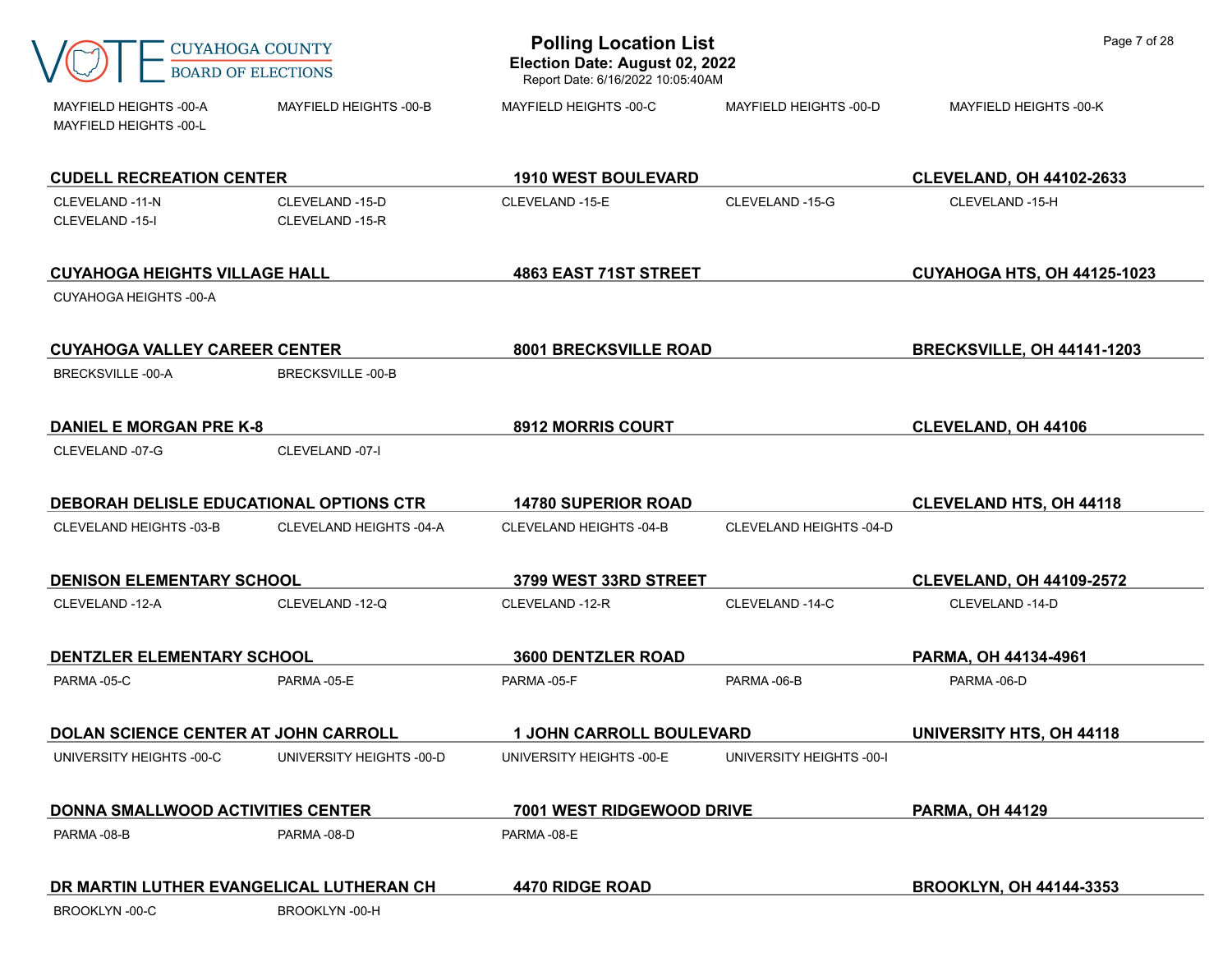

| <b>EAST CLARK SCHOOL</b>             |                   | 885 EAST 146TH STREET          |                   | <b>CLEVELAND, OH 44110</b>  |
|--------------------------------------|-------------------|--------------------------------|-------------------|-----------------------------|
| CLEVELAND-10-E                       | CLEVELAND -10-F   | CLEVELAND -10-H                | CLEVELAND -10-U   |                             |
| <b>EAST TECH HIGH SCHOOL</b>         |                   | 2439 EAST 55TH STREET          |                   | <b>CLEVELAND, OH 44104</b>  |
| CLEVELAND -05-L                      | CLEVELAND -05-M   |                                |                   |                             |
| EDITH WHITNEY ELEMENTARY SCHOOL      |                   | <b>13548 WHITNEY ROAD</b>      |                   | STRONGSVILLE, OH 44136-1951 |
| STRONGSVILLE-01-A                    | STRONGSVILLE-01-C | STRONGSVILLE-01-D              | STRONGSVILLE-01-F |                             |
| EDNA SURRARRER ELEMENTARY SCHOOL     |                   | 9306 PRIEM ROAD                |                   | STRONGSVILLE, OH 44149      |
| STRONGSVILLE-03-E                    | STRONGSVILLE-03-F | STRONGSVILLE-03-G              |                   |                             |
| <b>ELKS HALL</b>                     |                   | 2300 SNOW ROAD                 |                   | PARMA, OH 44134-2733        |
| PARMA-09-B                           | PARMA-09-C        |                                |                   |                             |
| <b>EMERSON ELEMENTARY SCHOOL</b>     |                   | <b>13439 CLIFTON BOULEVARD</b> |                   | LAKEWOOD, OH 44107-1430     |
| LAKEWOOD -03-A                       | LAKEWOOD -03-G    | LAKEWOOD -04-A                 | LAKEWOOD -04-D    |                             |
| <b>EUCLID EARLY LEARNING VILLAGE</b> |                   | 27000 ELINORE AVENUE           |                   | EUCLID, OH 44132            |
| EUCLID-08-B                          | EUCLID-08-D       |                                |                   |                             |
| <b>EUCLID HIGH SCHOOL</b>            |                   | 711 EAST 222ND STREET          |                   | EUCLID, OH 44123-2033       |
| EUCLID-04-B                          | EUCLID-04-D       |                                |                   |                             |
| EUCLID LAKE FRONT COMMUNITY CENTER   |                   | <b>1 BLISS LANE</b>            |                   | EUCLID, OH 44123            |
| EUCLID-05-A                          | EUCLID-05-E       |                                |                   |                             |
| <b>EUCLID PARK SCHOOL</b>            |                   | <b>17914 EUCLID AVENUE</b>     |                   | <b>CLEVELAND, OH 44112</b>  |
| CLEVELAND-10-P                       | CLEVELAND -10-Q   | CLEVELAND -10-R                | CLEVELAND -10-S   | CLEVELAND -10-T             |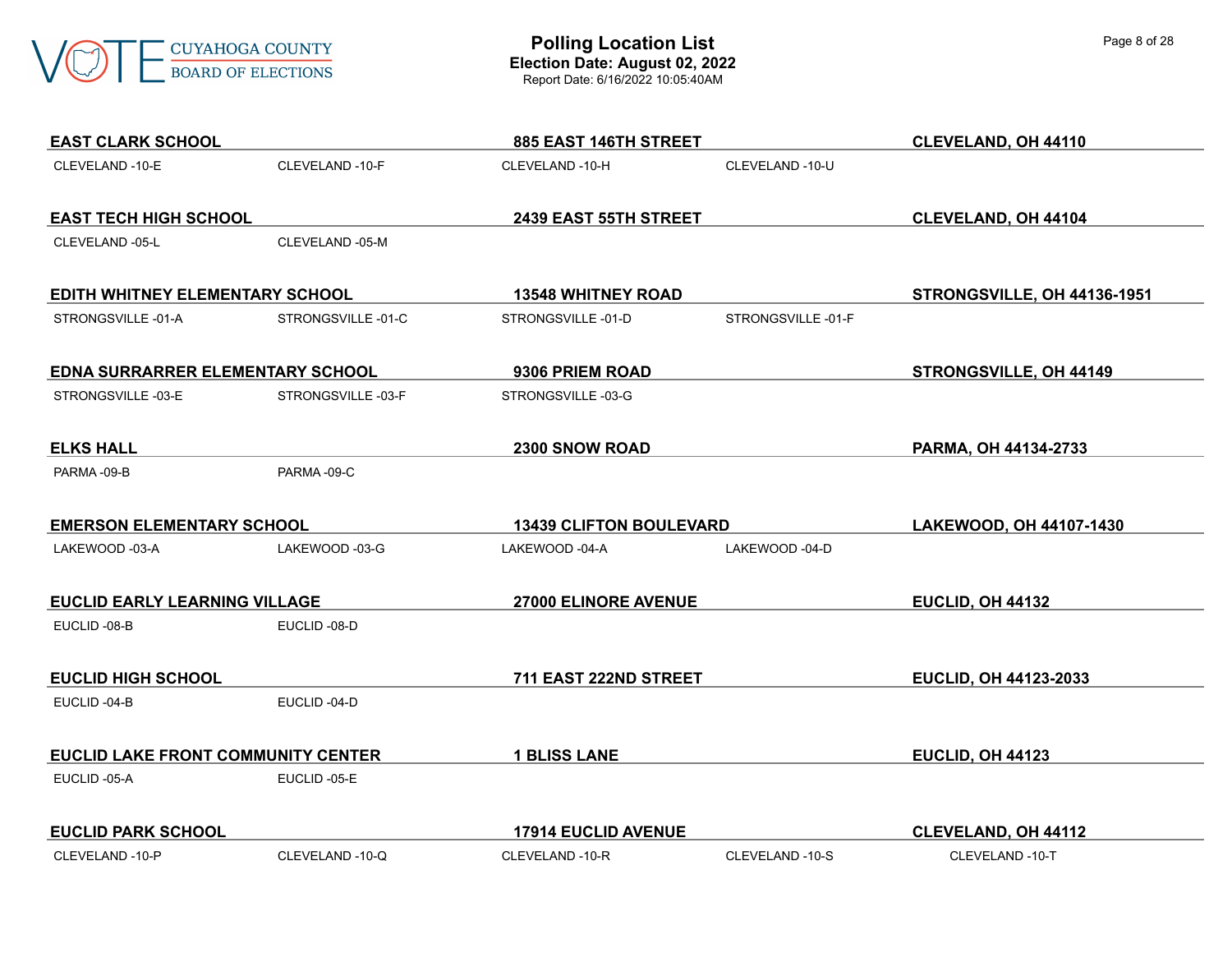|  | CUYAHOGA COUNTY  |
|--|------------------|
|  | ROARD OF FLECTIO |

| <b>EUCLID PUBLIC LIBRARY</b>                             |                                                          | 631 EAST 222ND STREET                             |                            | EUCLID, OH 44123-2031               |
|----------------------------------------------------------|----------------------------------------------------------|---------------------------------------------------|----------------------------|-------------------------------------|
| EUCLID-05-C                                              | EUCLID-08-A                                              | EUCLID-08-C                                       | EUCLID-08-E                |                                     |
| <b>FAIRFAX ELEMENTARY SCHOOL</b>                         |                                                          | 3150 FAIRFAX ROAD                                 |                            | CLEVELAND HTS, OH 44118-4042        |
| CLEVELAND HEIGHTS -02-B                                  | CLEVELAND HEIGHTS -02-E                                  |                                                   |                            |                                     |
| <b>FAIRFAX RECREATION CENTER</b>                         |                                                          | 2335 EAST 82ND STREET                             |                            | <b>CLEVELAND, OH 44104-2101</b>     |
| CLEVELAND -05-H                                          | CLEVELAND -05-I                                          | CLEVELAND -06-G                                   | CLEVELAND -06-J            |                                     |
| <b>FAIRHILL PARTNERS</b>                                 |                                                          | <b>12200 FAIRHILL ROAD</b>                        |                            | <b>CLEVELAND, OH 44120</b>          |
| CLEVELAND -06-C                                          | CLEVELAND -06-R                                          | CLEVELAND -06-S                                   |                            |                                     |
| <b>FAIRVIEW PARK CITY HALL</b>                           |                                                          | 20777 LORAIN ROAD                                 |                            | <b>FAIRVIEW PARK, OH 44126-2018</b> |
| <b>FAIRVIEW PARK -03-A</b>                               | <b>FAIRVIEW PARK -03-B</b>                               | <b>FAIRVIEW PARK -03-C</b>                        |                            |                                     |
| <b>FAIRVIEW PARK REGIONAL LIBRARY</b>                    |                                                          | 21255 LORAIN ROAD                                 |                            | <b>FAIRVIEW PARK, OH 44126</b>      |
| <b>FAIRVIEW PARK -04-A</b>                               | <b>FAIRVIEW PARK -04-B</b>                               |                                                   |                            |                                     |
| <b>FALLS LENOX PRIMARY SCHOOL</b>                        |                                                          | 26450 BAGLEY ROAD                                 |                            | OLMSTED FALLS, OH 44138-1818        |
| <b>OLMSTED FALLS -01-A</b><br><b>OLMSTED FALLS -03-B</b> | <b>OLMSTED FALLS -01-B</b><br><b>OLMSTED FALLS -04-A</b> | <b>OLMSTED FALLS -02-A</b><br>OLMSTED FALLS -04-B | <b>OLMSTED FALLS -02-B</b> | <b>OLMSTED FALLS -03-A</b>          |
| <b>FATIMA FAMILY CENTER</b>                              |                                                          | <b>6600 LEXINGTON AVENUE</b>                      |                            | <b>CLEVELAND, OH 44103-3235</b>     |
| CLEVELAND -07-L<br>CLEVELAND -07-U                       | CLEVELAND -07-Q                                          | CLEVELAND -07-R                                   | CLEVELAND -07-S            | CLEVELAND -07-T                     |
| <b>FERNWAY ELEMENTARY SCHOOL</b>                         |                                                          | 17420 FERNWAY ROAD                                |                            | <b>SHAKER HTS, OH 44120-3312</b>    |
| SHAKER HEIGHTS -00-Q                                     | SHAKER HEIGHTS -00-R                                     |                                                   |                            |                                     |
| FIRST ZION MISSIONARY BAPTIST CHURCH                     |                                                          | 10313 GARFIELD AVENUE                             |                            | <b>CLEVELAND, OH 44108</b>          |
| CLEVELAND -09-C                                          | CLEVELAND -09-W                                          | CLEVELAND -09-X                                   |                            |                                     |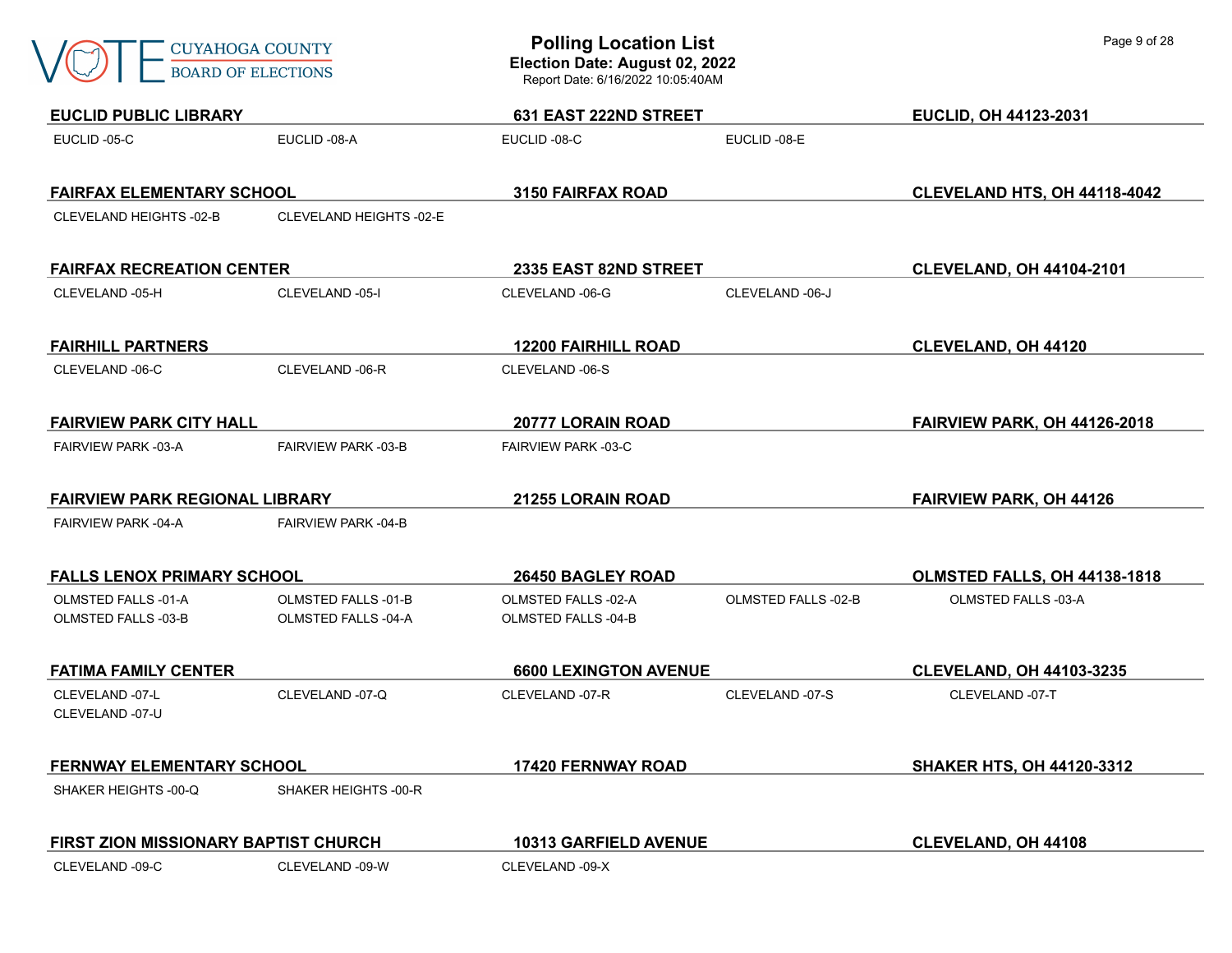|                                                                            | <b>CUYAHOGA COUNTY</b><br><b>BOARD OF ELECTIONS</b>     | <b>Polling Location List</b><br>Election Date: August 02, 2022<br>Report Date: 6/16/2022 10:05:40AM |                                                  | Page 10 of 28                                                  |
|----------------------------------------------------------------------------|---------------------------------------------------------|-----------------------------------------------------------------------------------------------------|--------------------------------------------------|----------------------------------------------------------------|
| <b>FRANKLIN CIRCLE CHRISTIAN CHURCH</b>                                    |                                                         | <b>1688 FULTON ROAD</b>                                                                             |                                                  | <b>CLEVELAND, OH 44113</b>                                     |
| CLEVELAND -03-D                                                            | CLEVELAND -03-E                                         | CLEVELAND -03-G                                                                                     |                                                  |                                                                |
| <b>FRANKLIN D ROOSEVELT PRE K-8</b>                                        |                                                         | <b>800 LINN DRIVE</b>                                                                               |                                                  | <b>CLEVELAND, OH 44108</b>                                     |
| CLEVELAND -09-A                                                            | CLEVELAND -09-B                                         |                                                                                                     |                                                  |                                                                |
| <b>FRATERNAL ORDER OF POLICE HALL</b>                                      |                                                         | 2249 PAYNE AVE                                                                                      |                                                  | <b>CLEVELAND, OH 44114</b>                                     |
| CLEVELAND -07-D                                                            | CLEVELAND -07-W                                         |                                                                                                     |                                                  |                                                                |
| <b>FREDERICK DOUGLASS RECREATION CENTER</b>                                |                                                         | <b>15401 MILES AVENUE</b>                                                                           |                                                  | <b>CLEVELAND, OH 44128</b>                                     |
| CLEVELAND -01-E<br>CLEVELAND -01-R                                         | CLEVELAND -01-F                                         | CLEVELAND -01-H                                                                                     | CLEVELAND -01-I                                  | CLEVELAND -01-J                                                |
| <b>FRIENDLY INN SETTLEMENT</b>                                             |                                                         | 2386 UNWIN ROAD                                                                                     |                                                  | CLEVELAND, OH 44104                                            |
| CLEVELAND -05-B                                                            | CLEVELAND -05-E                                         | CLEVELAND -05-F                                                                                     |                                                  |                                                                |
| <b>FULTON BRANCH LIBRARY</b>                                               |                                                         | <b>3545 FULTON ROAD</b>                                                                             |                                                  | <b>CLEVELAND, OH 44109-2357</b>                                |
| CLEVELAND -14-K                                                            | CLEVELAND -14-L                                         |                                                                                                     |                                                  |                                                                |
| <b>GARFIELD ELEMENTARY SCHOOL</b>                                          |                                                         | 3800 WEST 140TH STREET                                                                              |                                                  | <b>CLEVELAND, OH 44111-4972</b>                                |
| CLEVELAND -16-K                                                            | CLEVELAND -16-M                                         | CLEVELAND -16-N                                                                                     |                                                  |                                                                |
| <b>GARFIELD HEIGHTS BRANCH LIBRARY</b>                                     |                                                         | <b>5409 TURNEY ROAD</b>                                                                             |                                                  | <b>GARFIELD HTS, OH 44125</b>                                  |
| <b>GARFIELD HEIGHTS -05-A</b>                                              | <b>GARFIELD HEIGHTS -05-B</b>                           |                                                                                                     |                                                  |                                                                |
| <b>GARFIELD HEIGHTS HIGH SCHOOL</b>                                        |                                                         | <b>4900 TURNEY ROAD</b>                                                                             |                                                  | <b>GARFIELD HTS, OH 44125-4346</b>                             |
| GARFIELD HEIGHTS -01-A<br>GARFIELD HEIGHTS -02-C<br>GARFIELD HEIGHTS -04-C | <b>GARFIELD HEIGHTS -01-B</b><br>GARFIELD HEIGHTS -03-A | GARFIELD HEIGHTS -01-C<br><b>GARFIELD HEIGHTS -03-B</b>                                             | GARFIELD HEIGHTS -02-A<br>GARFIELD HEIGHTS -04-A | <b>GARFIELD HEIGHTS -02-B</b><br><b>GARFIELD HEIGHTS -04-B</b> |
| <b>GARFIELD SCHOOL</b>                                                     |                                                         | <b>13114 DETROIT AVENUE</b>                                                                         |                                                  | LAKEWOOD, OH 44107                                             |
| LAKEWOOD -03-E                                                             | LAKEWOOD -03-F                                          | LAKEWOOD -04-B                                                                                      | LAKEWOOD -04-C                                   | LAKEWOOD -04-F                                                 |

٦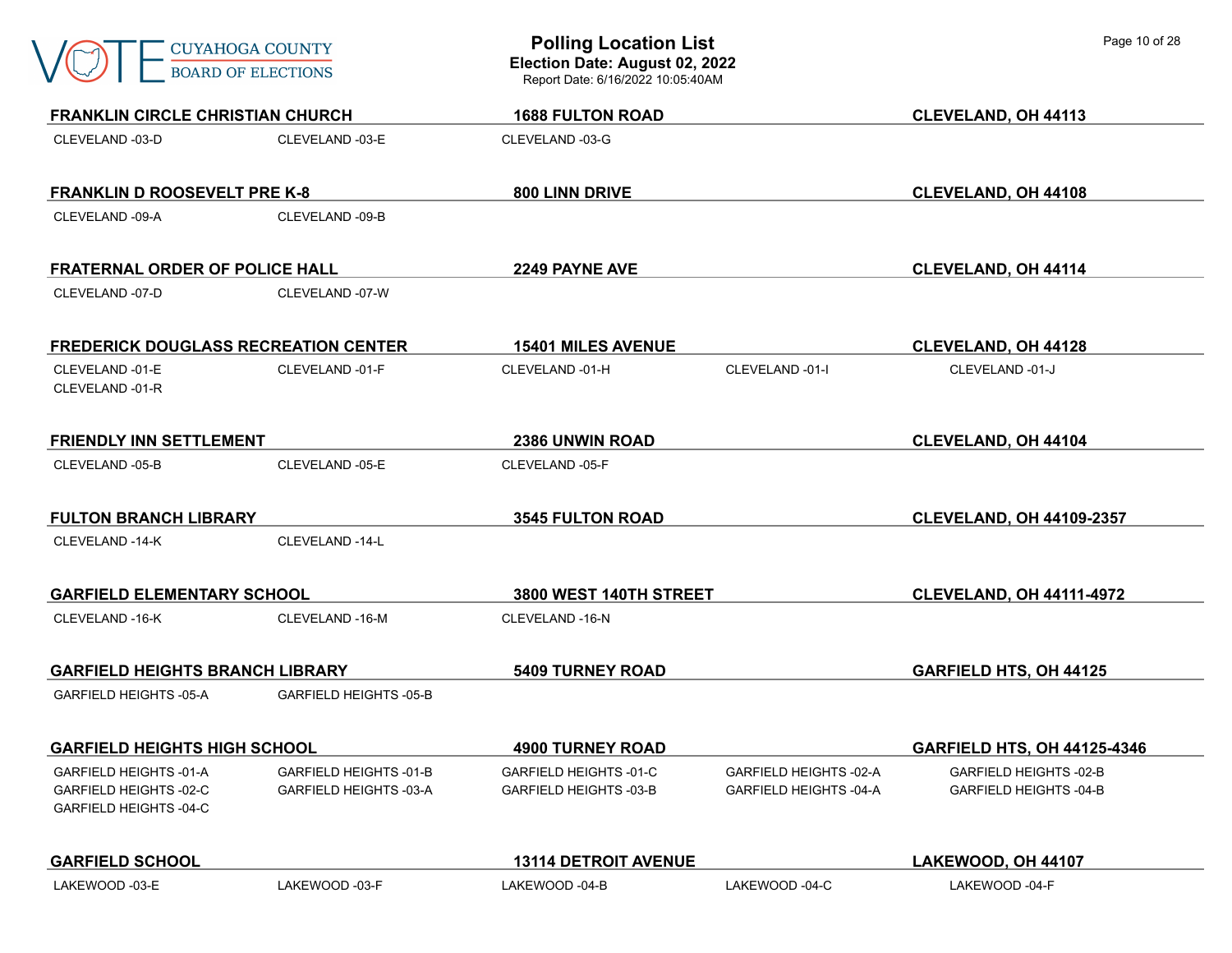|                                                | <b>CUYAHOGA COUNTY</b><br><b>BOARD OF ELECTIONS</b>             | <b>Polling Location List</b><br>Election Date: August 02, 2022<br>Report Date: 6/16/2022 10:05:40AM | Page 11 of 28                    |
|------------------------------------------------|-----------------------------------------------------------------|-----------------------------------------------------------------------------------------------------|----------------------------------|
|                                                | <b>GARRETT MORGAN HIGH SCHOOL</b><br><b>4600 DETROIT AVENUE</b> |                                                                                                     | CLEVELAND, OH 44102              |
| CLEVELAND -03-B                                | CLEVELAND -03-C                                                 | CLEVELAND -15-Q                                                                                     |                                  |
| <b>GATES MILLS COMMUNITY HOUSE</b>             |                                                                 | <b>1460 CHAGRIN RIVER ROAD</b>                                                                      | GATES MILLS, OH 44040            |
| GATES MILLS -00-A                              | <b>GATES MILLS -00-B</b>                                        |                                                                                                     |                                  |
| <b>GEARITY PROFESSIONAL DEVELOPMENT SCHOOL</b> |                                                                 | <b>2323 WRENFORD ROAD</b>                                                                           | UNIVERSITY HTS, OH 44118-3902    |
| UNIVERSITY HEIGHTS -00-F                       | UNIVERSITY HEIGHTS -00-G                                        | UNIVERSITY HEIGHTS -00-H                                                                            |                                  |
| <b>GLENDALE PRIMARY SCHOOL</b>                 |                                                                 | <b>400 WEST GLENDALE AVENUE</b>                                                                     | BEDFORD, OH 44146                |
| BEDFORD -04-A                                  | BEDFORD-04-B                                                    | BEDFORD -05-A                                                                                       |                                  |
| <b>GLENVILLE HIGH SCHOOL</b>                   |                                                                 | <b>650 EAST 113TH STREET</b>                                                                        | <b>CLEVELAND, OH 44108-2603</b>  |
| CLEVELAND -09-E                                | CLEVELAND-10-C                                                  | CLEVELAND -10-J<br>CLEVELAND -10-M                                                                  |                                  |
| <b>GLENWILLOW VILLAGE HALL</b>                 |                                                                 | <b>29555 PETTIBONE ROAD</b>                                                                         | <b>GLENWILLOW, OH 44139-5348</b> |
| GLENWILLOW -01-A                               | GLENWILLOW -02-A                                                | GLENWILLOW -03-A                                                                                    |                                  |
| <b>GRACE CHRISTIAN MISSIONARY ALLIANCE CH</b>  |                                                                 | 7393 PEARL ROAD                                                                                     | <b>MIDDLEBURG HTS, OH 44130</b>  |
| MIDDLEBURG HEIGHTS -02-B                       | MIDDLEBURG HEIGHTS -02-C                                        | MIDDLEBURG HEIGHTS -03-B                                                                            |                                  |
| <b>GRANT ELEMENTARY SCHOOL</b>                 |                                                                 | <b>1470 VICTORIA AVENUE</b>                                                                         | LAKEWOOD, OH 44107-3906          |
| LAKEWOOD -02-F                                 | LAKEWOOD -02-G                                                  |                                                                                                     |                                  |
| <b>GRANTWOOD GOLF COURSE</b>                   |                                                                 | 38855 AURORA ROAD                                                                                   | SOLON, OH 44139-4641             |
| SOLON -01-A                                    | SOLON-01-B                                                      |                                                                                                     |                                  |
| <b>GREEN VALLEY ELEMENTARY SCHOOL</b>          |                                                                 | 2401 WEST PLEASANT VALLEY ROAD                                                                      | PARMA, OH 44134-6518             |
| PARMA-06-C                                     | PARMA-06-E                                                      |                                                                                                     |                                  |
| <b>GREENBRIAR MIDDLE SCHOOL ANNEX</b>          |                                                                 | <b>11810 HUFFMAN ROAD</b>                                                                           | PARMA, OH 44130-2247             |
| PARMA-01-A                                     | PARMA-01-B                                                      | PARMA-01-C                                                                                          |                                  |

٦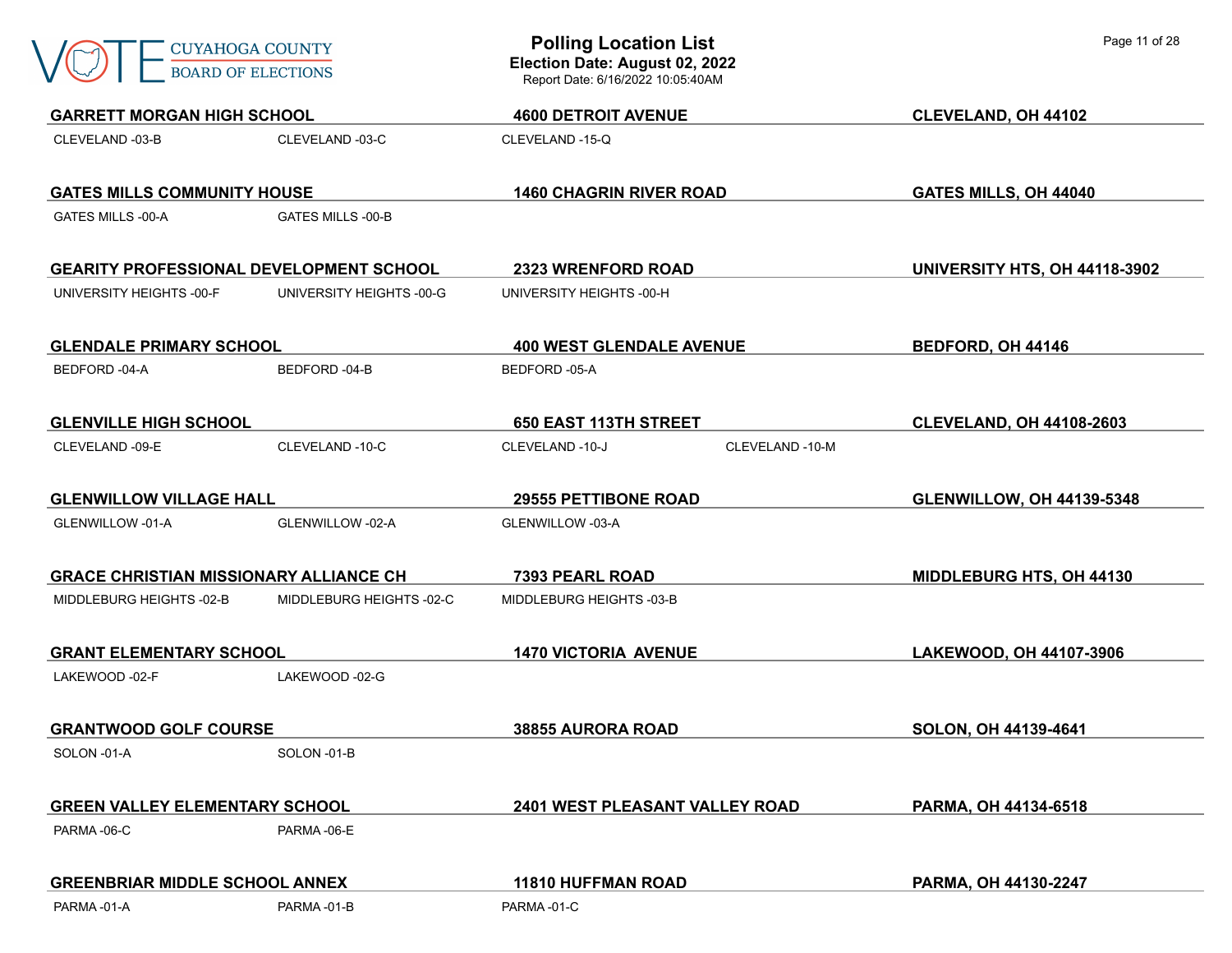

| <b>GUNNING PARK RECREATION CENTER</b>            |                                                         | <b>16700 PURITAS AVENUE</b>                      |                        | <b>CLEVELAND, OH 44135</b>         |
|--------------------------------------------------|---------------------------------------------------------|--------------------------------------------------|------------------------|------------------------------------|
| CLEVELAND -17-A                                  | CLEVELAND -17-D                                         | CLEVELAND -17-F                                  | CLEVELAND -17-L        |                                    |
| <b>HALLE SCHOOL OF INQUIRY</b>                   |                                                         | 7901 HALLE AVENUE                                |                        | <b>CLEVELAND, OH 44102</b>         |
| CLEVELAND -03-R                                  |                                                         |                                                  |                        |                                    |
| <b>HALLORAN SKATING RINK</b>                     |                                                         | <b>11815 LINNET AVENUE</b>                       |                        | <b>CLEVELAND, OH 44111</b>         |
| CLEVELAND -11-F                                  | CLEVELAND -11-H                                         | CLEVELAND -11-J                                  | CLEVELAND -11-K        |                                    |
| HANNAH GIBBONS-NOTTINGHAM SCHOOL                 |                                                         | <b>1401 LARCHMONT ROAD</b>                       |                        | CLEVELAND, OH 44110                |
| CLEVELAND -10-G                                  | CLEVELAND -10-V                                         |                                                  |                        |                                    |
| <b>HARDING MIDDLE SCHOOL</b>                     |                                                         | <b>16601 MADISON AVENUE</b>                      |                        | LAKEWOOD, OH 44107-5419            |
| LAKEWOOD -01-B                                   | LAKEWOOD -01-C                                          | LAKEWOOD -01-D                                   |                        |                                    |
| <b>HARRISON ELEMENTARY SCHOOL</b>                |                                                         | <b>2080 QUAIL STREET</b>                         |                        | LAKEWOOD, OH 44107                 |
| LAKEWOOD -03-I                                   | LAKEWOOD -04-G                                          | LAKEWOOD -04-H                                   |                        |                                    |
| <b>HAYES ELEMENTARY SCHOOL</b>                   |                                                         | <b>16401 DELAWARE AVENUE</b>                     |                        | LAKEWOOD, OH 44107-5527            |
| LAKEWOOD -01-A                                   | LAKEWOOD -02-D                                          | LAKEWOOD -02-H                                   |                        |                                    |
| HERITAGE CONGREGATIONAL CHURCH                   |                                                         | <b>485 WEST STREET</b>                           |                        | <b>BEREA, OH 44017</b>             |
| BEREA-03-B                                       | BEREA-03-C                                              | BEREA-05-B                                       |                        |                                    |
| <b>HIGHLAND HILLS VILLAGE HALL</b>               |                                                         | 3700 NORTHFIELD ROAD                             |                        | <b>HIGHLAND HILLS, OH 44122</b>    |
| HIGHLAND HILLS -00-A                             |                                                         |                                                  |                        |                                    |
| <b>HIGHLAND HTS COMMUNITY CENTER</b>             |                                                         | <b>5827 HIGHLAND ROAD</b>                        |                        | <b>HIGHLAND HTS, OH 44143-2017</b> |
| HIGHLAND HEIGHTS -01-A<br>HIGHLAND HEIGHTS -03-B | <b>HIGHLAND HEIGHTS -01-B</b><br>HIGHLAND HEIGHTS -04-A | HIGHLAND HEIGHTS -02-A<br>HIGHLAND HEIGHTS -04-B | HIGHLAND HEIGHTS -02-B | <b>HIGHLAND HEIGHTS -03-A</b>      |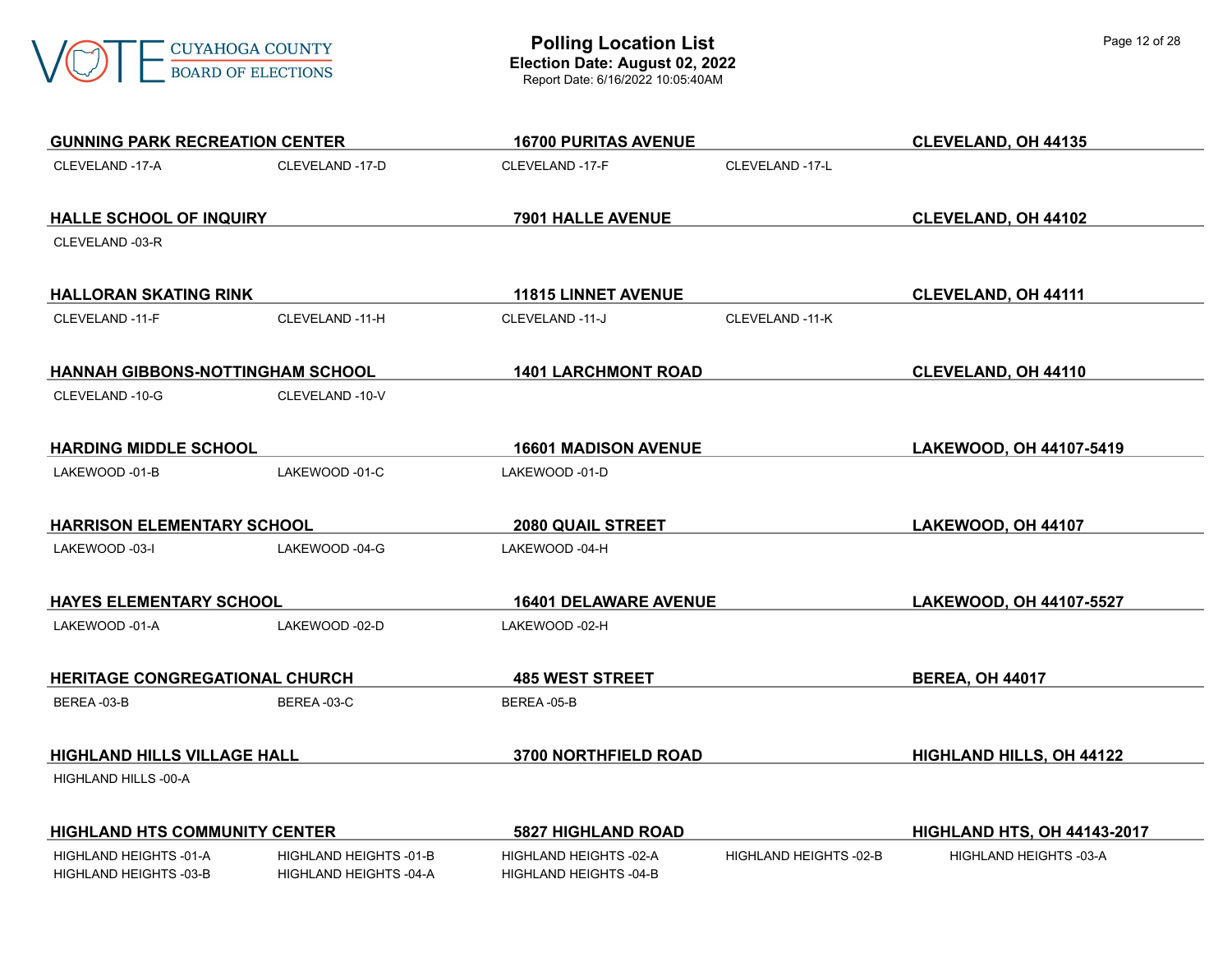

NORTH OLMSTED -04-B NORTH OLMSTED -04-C

**HILLTOP ELEMENTARY SCHOOL 24524 HILLTOP DRIVE BEACHWOOD, OH 44122-1344** BEACHWOOD -00-A BEACHWOOD -00-G **HORACE MANN ELEMENTARY SCHOOL 1215 WEST CLIFTON BOULEVARD LAKEWOOD, OH 44107-1008** LAKEWOOD -01-E LAKEWOOD -01-F LAKEWOOD -01-G LAKEWOOD -01-H **HOWARD CHAPMAN ELEMENTARY SCHOOL 13883 DRAKE ROAD STRONGSVILLE, OH 44136-7918** STRONGSVILLE -02-A STRONGSVILLE -02-C STRONGSVILLE -02-D STRONGSVILLE -02-H **HUNTING VALLEY VILLAGE HALL 38251 FAIRMOUNT BOULEVARD HUNTING VALLEY, OH 44022-6690** HUNTING VALLEY -00-A **IMANI TEMPLE MINISTRIES 2463 NORTH TAYLOR ROAD CLEVELAND HTS, OH 44118** CLEVELAND HEIGHTS -04-C CLEVELAND HEIGHTS -04-H CLEVELAND HEIGHTS -05-C CLEVELAND HEIGHTS -05-E **INDEPENDENCE CIVIC CENTER 6363 SELIG DRIVE INDEPENDENCE, OH 44131** INDEPENDENCE -00-A INDEPENDENCE -00-B INDEPENDENCE -00-C INDEPENDENCE -00-D INDEPENDENCE -00-E **JANE ADDAMS BUSINESS CAREERS CENTER 2373 EAST 30TH STREET CLEVELAND, OH 44115** CLEVELAND -05-G CLEVELAND -05-R **JOHN ADAMS HIGH SCHOOL 3817 MARTIN LUTHER KING JR DRIVE CLEVELAND, OH 44105** CLEVELAND -02-I CLEVELAND -02-J CLEVELAND -02-K CLEVELAND -02-L CLEVELAND -02-O CLEVELAND -02-Q CLEVELAND -02-R **JOHN HAY HIGH SCHOOL 2075 STOKES BOULEVARD CLEVELAND, OH 44106** CLEVELAND -06-D CLEVELAND -06-O CLEVELAND -06-U **JOHN KNOX PRESBYTERIAN CHURCH 25200 LORAIN ROAD NORTH OLMSTED, OH 44070-2057** NORTH OLMSTED -01-D NORTH OLMSTED -01-E NORTH OLMSTED -02-C NORTH OLMSTED -02-D NORTH OLMSTED -04-A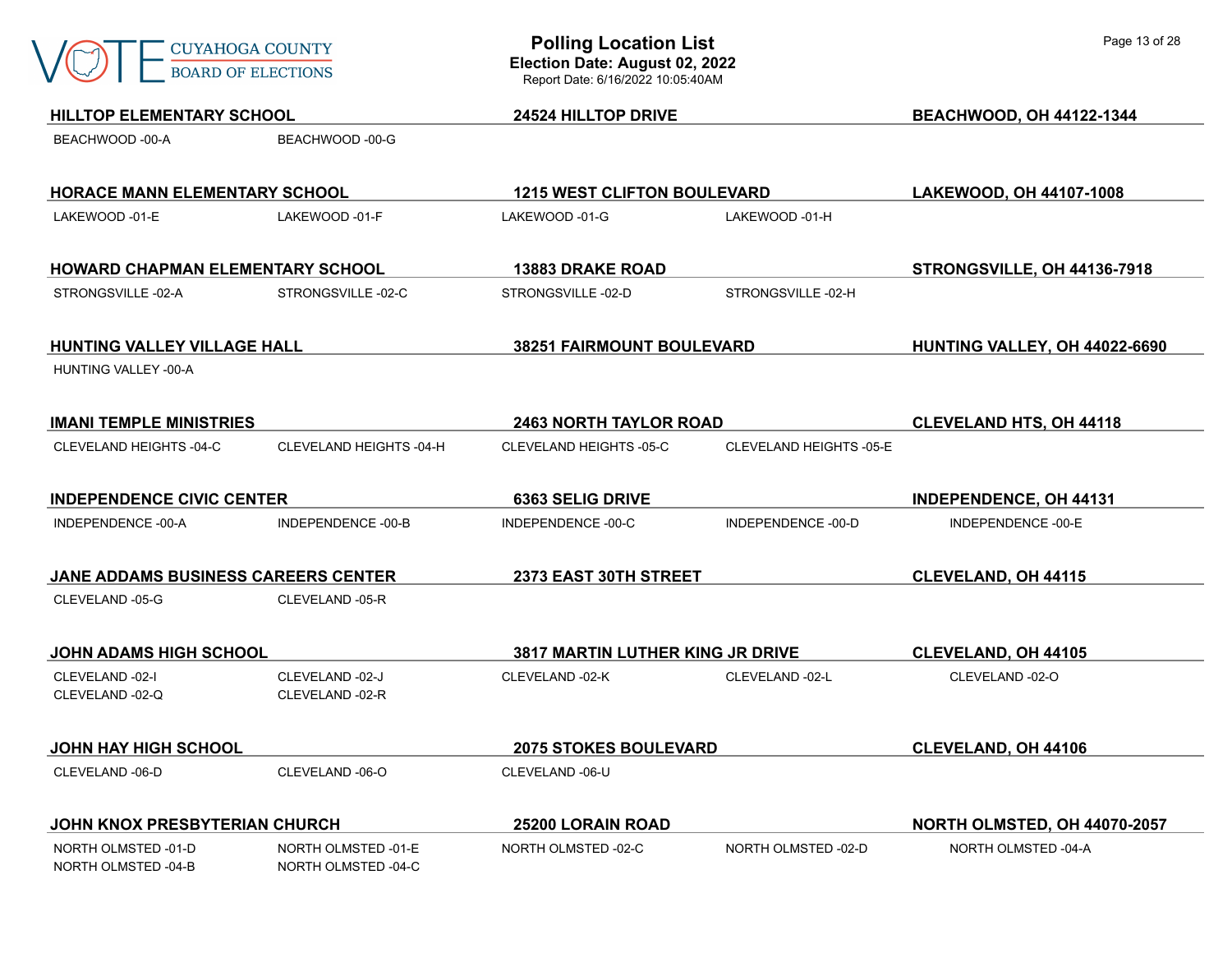| <b>CUYAHOGA COUNTY</b><br><b>BOARD OF ELECTIONS</b> |                         | <b>Polling Location List</b><br>Election Date: August 02, 2022<br>Report Date: 6/16/2022 10:05:40AM |                 | Page 14 of 28                    |  |
|-----------------------------------------------------|-------------------------|-----------------------------------------------------------------------------------------------------|-----------------|----------------------------------|--|
| JOHN MUIR ELEMENTARY SCHOOL                         |                         | 5531 WEST 24TH STREET                                                                               |                 | PARMA, OH 44134-2747             |  |
| PARMA-04-A                                          | PARMA-04-E              |                                                                                                     |                 |                                  |  |
| JOSEPH GALLAGHER MIDDLE SCHOOL                      |                         | <b>6601 FRANKLIN BOULEVARD</b>                                                                      |                 | <b>CLEVELAND, OH 44102-2913</b>  |  |
| CLEVELAND -15-K                                     | CLEVELAND -15-M         |                                                                                                     |                 |                                  |  |
| <b>LAKEVIEW TOWERS APARTMENTS</b>                   |                         | <b>2700 WASHINGTON AVENUE</b>                                                                       |                 | <b>CLEVELAND, OH 44113-2640</b>  |  |
| CLEVELAND -03-A                                     | CLEVELAND -03-H         |                                                                                                     |                 |                                  |  |
| <b>LAKEWOOD CITY HALL</b>                           |                         | <b>12650 DETROIT AVENUE</b>                                                                         |                 | LAKEWOOD, OH 44107-2871          |  |
| LAKEWOOD -04-E                                      | LAKEWOOD -04-I          | LAKEWOOD -04-J                                                                                      |                 |                                  |  |
| <b>LAKEWOOD PRESBYTERIAN CHURCH</b>                 |                         | <b>14502 DETROIT AVENUE</b>                                                                         |                 | LAKEWOOD, OH 44107-4317          |  |
| LAKEWOOD -02-B                                      | LAKEWOOD -03-B          |                                                                                                     |                 |                                  |  |
| <b>LAKEWOOD UNITED METHODIST CHURCH</b>             |                         | <b>15700 DETROIT AVENUE</b>                                                                         |                 | LAKEWOOD, OH 44107-3710          |  |
| LAKEWOOD -01-I                                      | LAKEWOOD -02-E          |                                                                                                     |                 |                                  |  |
| <b>LANGSTON HUGHES LIBRARY</b>                      |                         | <b>10200 SUPERIOR AVENUE</b>                                                                        |                 | <b>CLEVELAND, OH 44106</b>       |  |
| CLEVELAND -09-Q                                     |                         |                                                                                                     |                 |                                  |  |
| <b>LEE ROAD LIBRARY</b>                             |                         | 2345 LEE ROAD                                                                                       |                 | <b>CLEVELAND HTS, OH 44118</b>   |  |
| CLEVELAND HEIGHTS -02-F                             | CLEVELAND HEIGHTS -03-D | CLEVELAND HEIGHTS -03-F                                                                             |                 |                                  |  |
| <b>LINCOLN ELEMENTARY SCHOOL</b>                    |                         | <b>15615 CLIFTON BOULEVARD</b>                                                                      |                 | LAKEWOOD, OH 44107-2413          |  |
| LAKEWOOD -02-A                                      | LAKEWOOD -02-C          |                                                                                                     |                 |                                  |  |
| <b>LINCOLN WEST HIGH SCHOOL</b>                     |                         | 3202 WEST 30TH STREET                                                                               |                 | <b>CLEVELAND, OH 44109-1506</b>  |  |
| CLEVELAND -14-H                                     | CLEVELAND -14-I         | CLEVELAND -14-J                                                                                     | CLEVELAND -14-O |                                  |  |
| <b>LOMOND ELEMENTARY SCHOOL</b>                     |                         | <b>17917 LOMOND BOULEVARD</b>                                                                       |                 | <b>SHAKER HTS, OH 44122-5009</b> |  |
| SHAKER HEIGHTS -00-K                                | SHAKER HEIGHTS -00-L    | SHAKER HEIGHTS -00-M                                                                                |                 |                                  |  |

٦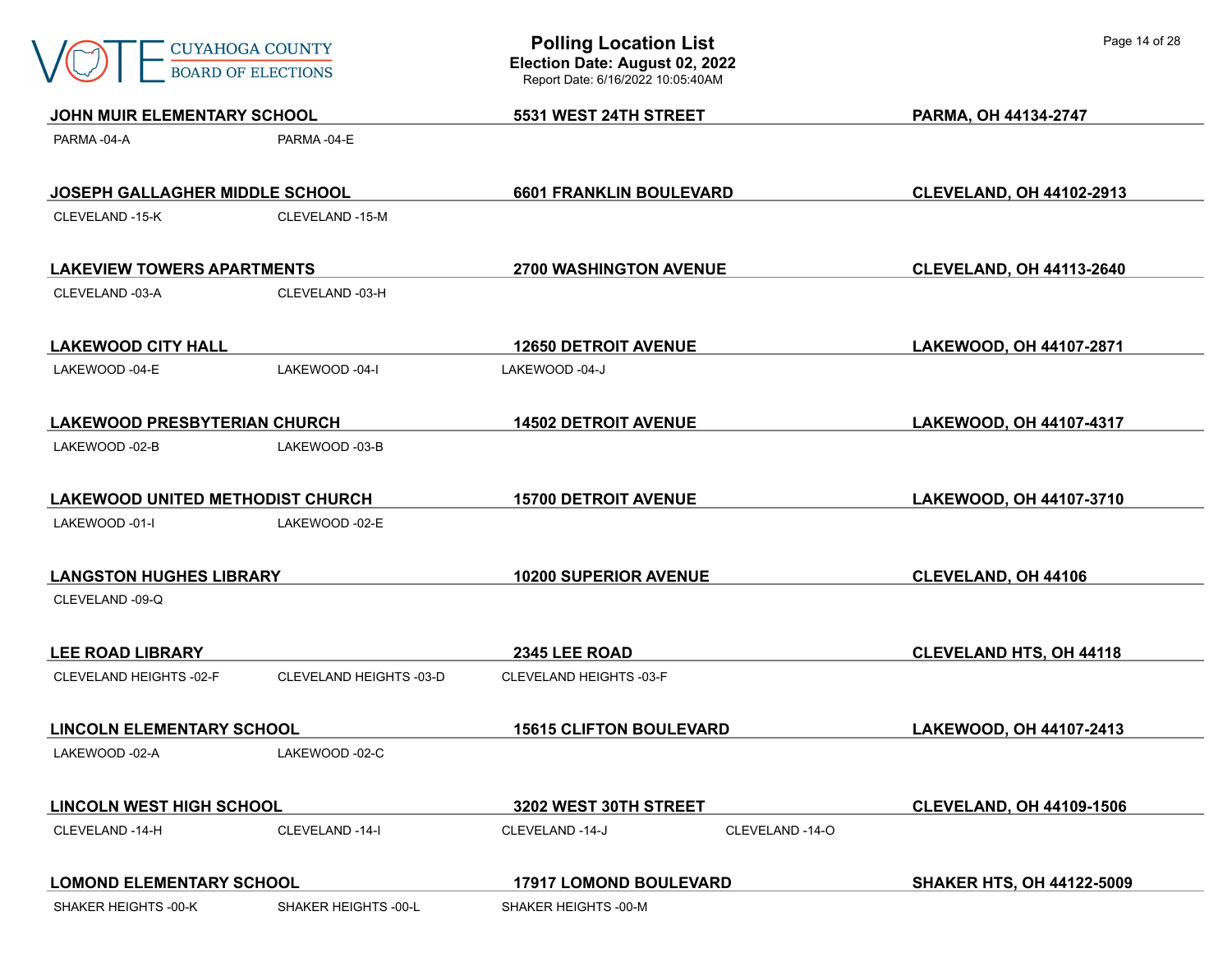

| <b>LOUISA MAY ALCOTT ELEMENTARY SCHOOL</b>       |                                  | 10308 BALTIC ROAD             |                               | <b>CLEVELAND, OH 44102</b>        |
|--------------------------------------------------|----------------------------------|-------------------------------|-------------------------------|-----------------------------------|
| CLEVELAND -11-M                                  | CLEVELAND -15-A                  | CLEVELAND -15-B               | CLEVELAND -15-C               |                                   |
| <b>LUIS MUNOZ MARIN MIDDLE SCHOOL</b>            |                                  | <b>1701 CASTLE AVENUE</b>     |                               | <b>CLEVELAND, OH 44113-5262</b>   |
| CLEVELAND -12-S                                  | CLEVELAND -14-G                  |                               |                               |                                   |
| <b>LYNDHURST COMMUNITY CENTER</b>                |                                  | <b>1341 PARKVIEW DRIVE</b>    |                               | LYNDHURST, OH 44124               |
| LYNDHURST-01-A<br>LYNDHURST-03-B                 | LYNDHURST-01-B<br>LYNDHURST-03-C | LYNDHURST-01-C                | LYNDHURST-02-A                | LYNDHURST-02-B                    |
| <b>MAPLE LEAF ELEMENTARY SCHOOL</b>              |                                  | <b>5764 TURNEY ROAD</b>       |                               | <b>GARFIELD HTS, OH 44125</b>     |
| GARFIELD HEIGHTS -06-A<br>GARFIELD HEIGHTS -07-C | <b>GARFIELD HEIGHTS -06-B</b>    | GARFIELD HEIGHTS -06-C        | <b>GARFIELD HEIGHTS -07-A</b> | <b>GARFIELD HEIGHTS -07-B</b>     |
| <b>MARION STERLING ELEMENTARY SCHOOL</b>         |                                  | <b>3033 CENTRAL AVENUE</b>    |                               | <b>CLEVELAND, OH 44115-3044</b>   |
| CLEVELAND -05-A                                  | CLEVELAND -05-D                  | CLEVELAND -05-S               |                               |                                   |
| <b>MARTIN LUTHER KING JR LIBRARY</b>             |                                  | <b>1962 STOKES BOULEVARD</b>  |                               | <b>CLEVELAND, OH 44106-2254</b>   |
| CLEVELAND -09-R                                  |                                  |                               |                               |                                   |
| <b>MARY M BETHUNE SCHOOL</b>                     |                                  | <b>11815 MOULTON AVENUE</b>   |                               | <b>CLEVELAND, OH 44106-1432</b>   |
| CLEVELAND -09-J                                  | CLEVELAND -09-K                  | CLEVELAND -09-L               | CLEVELAND -09-P               |                                   |
| <b>MAYFAIR ELEMENTARY SCHOOL</b>                 |                                  | <b>13916 MAYFAIR AVENUE</b>   |                               | <b>EAST CLEVELAND, OH 44112</b>   |
| EAST CLEVELAND -02-A                             | EAST CLEVELAND -03-B             | EAST CLEVELAND -03-D          | EAST CLEVELAND -03-E          |                                   |
| <b>MAYFIELD VILLAGE CIVIC CENTER</b>             |                                  | <b>6622 WILSON MILLS ROAD</b> |                               | <b>MAYFIELD VILLAGE, OH 44143</b> |
| MAYFIELD VILLAGE -01-A                           | MAYFIELD VILLAGE -02-A           | MAYFIELD VILLAGE -03-A        | MAYFIELD VILLAGE -04-A        |                                   |
| <b>MEMORIAL SCHOOL</b>                           |                                  | 410 EAST 152ND STREET         |                               | CLEVELAND, OH 44110               |
| CLEVELAND -08-D                                  |                                  |                               |                               |                                   |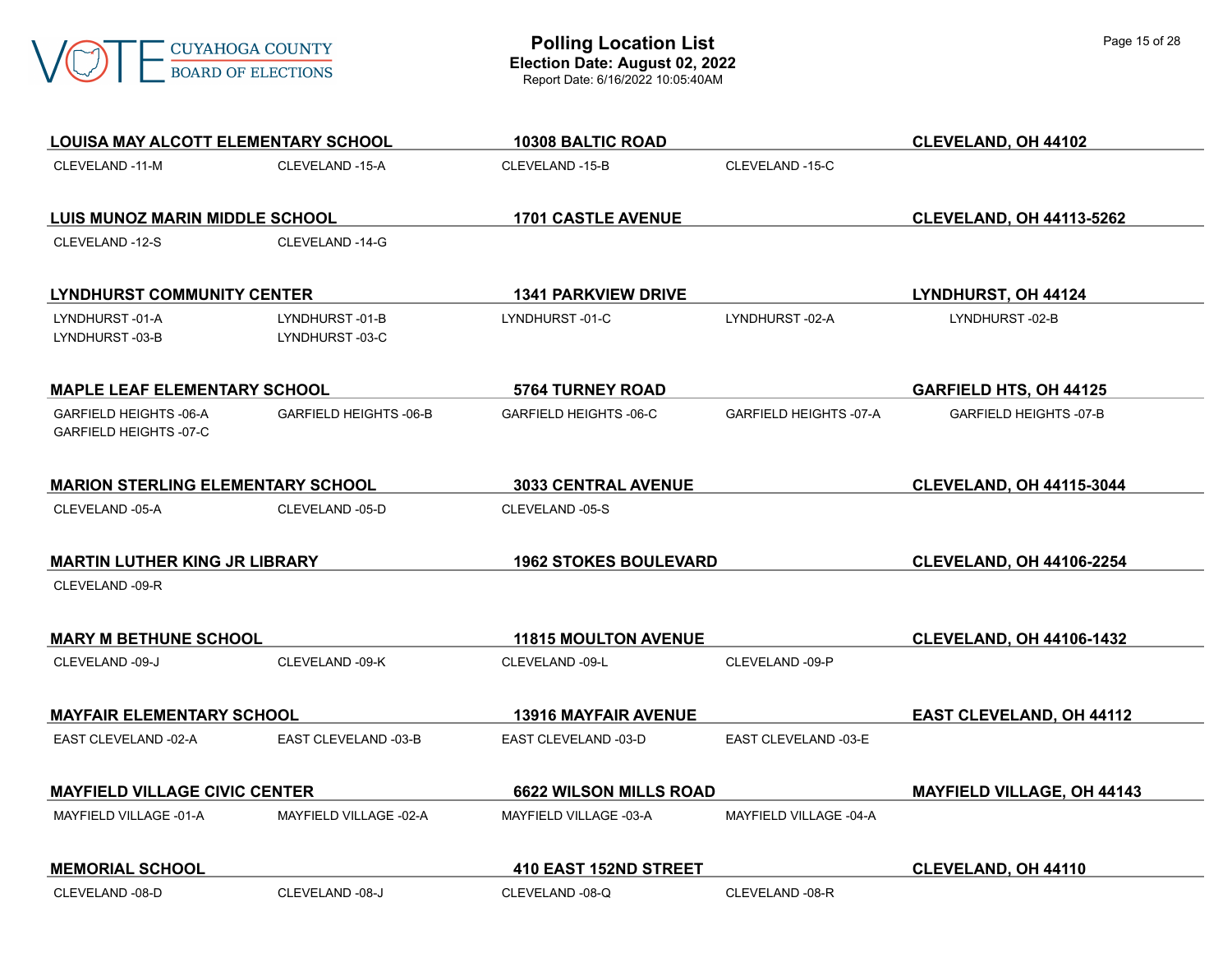

| <b>MESSIAH LUTHERAN CHURCH</b>                 |                          | 5200 MAYFIELD ROAD            |                 | LYNDHURST, OH 44124             |
|------------------------------------------------|--------------------------|-------------------------------|-----------------|---------------------------------|
| LYNDHURST-04-A                                 | LYNDHURST-04-B           | LYNDHURST-04-C                |                 |                                 |
| <b>MICHAEL A RIES RINK</b>                     |                          | 5000 FORESTWOOD DRIVE         |                 | PARMA, OH 44134-2854            |
| PARMA-02-B                                     | PARMA-02-C               | PARMA-02-D                    |                 |                                 |
|                                                |                          |                               |                 |                                 |
| <b>MICHAEL R WHITE ELEMENTARY SCHOOL</b>       |                          | 1000 EAST 92ND STREET         |                 | <b>CLEVELAND, OH 44108-3281</b> |
| CLEVELAND -09-S                                | CLEVELAND -09-U          | CLEVELAND -09-V               |                 |                                 |
| <b>MICHAEL ZONE RECREATION CENTER</b>          |                          | <b>6301 LORAIN AVENUE</b>     |                 | <b>CLEVELAND, OH 44102-4474</b> |
| CLEVELAND -15-F                                | CLEVELAND -15-J          | CLEVELAND -15-L               |                 |                                 |
| <b>MIDDLEBURG HEIGHTS BRANCH LIBRARY</b>       |                          | <b>16699 EAST BAGLEY ROAD</b> |                 | MIDDLEBURG HTS, OH 44130        |
| MIDDLEBURG HEIGHTS -01-B                       | MIDDLEBURG HEIGHTS -02-A |                               |                 |                                 |
| MIDDLEBURG HEIGHTS COMMUNITY CENTER            |                          | <b>16000 EAST BAGLEY ROAD</b> |                 | <b>MIDDLEBURG HTS, OH 44130</b> |
| MIDDLEBURG HEIGHTS -03-A                       | MIDDLEBURG HEIGHTS -03-C |                               |                 |                                 |
| <b>MILES PARK K-8 SCHOOL</b>                   |                          | 4090 EAST 93RD STREET         |                 | <b>CLEVELAND, OH 44105</b>      |
| CLEVELAND -02-B                                | CLEVELAND -02-E          | CLEVELAND -02-F               | CLEVELAND -02-T |                                 |
| <b>MILES PRE K-8</b>                           |                          | <b>11918 MILES AVENUE</b>     |                 | <b>CLEVELAND, OH 44105-5466</b> |
| CLEVELAND -02-G                                | CLEVELAND -02-H          | CLEVELAND -02-P               | CLEVELAND -02-S |                                 |
| <b>MILL CREEK COMMUNITY CENTER</b>             |                          | 4401 BROOKS ROAD              |                 | <b>CLEVELAND, OH 44105-6053</b> |
| CLEVELAND -02-D                                |                          |                               |                 |                                 |
| <b>MOORE COUNSELING AND MEDIATION SERVICES</b> |                          | <b>22639 EUCLID AVENUE</b>    |                 | EUCLID, OH 44117                |
| EUCLID-01-D                                    | EUCLID-01-E              |                               |                 |                                 |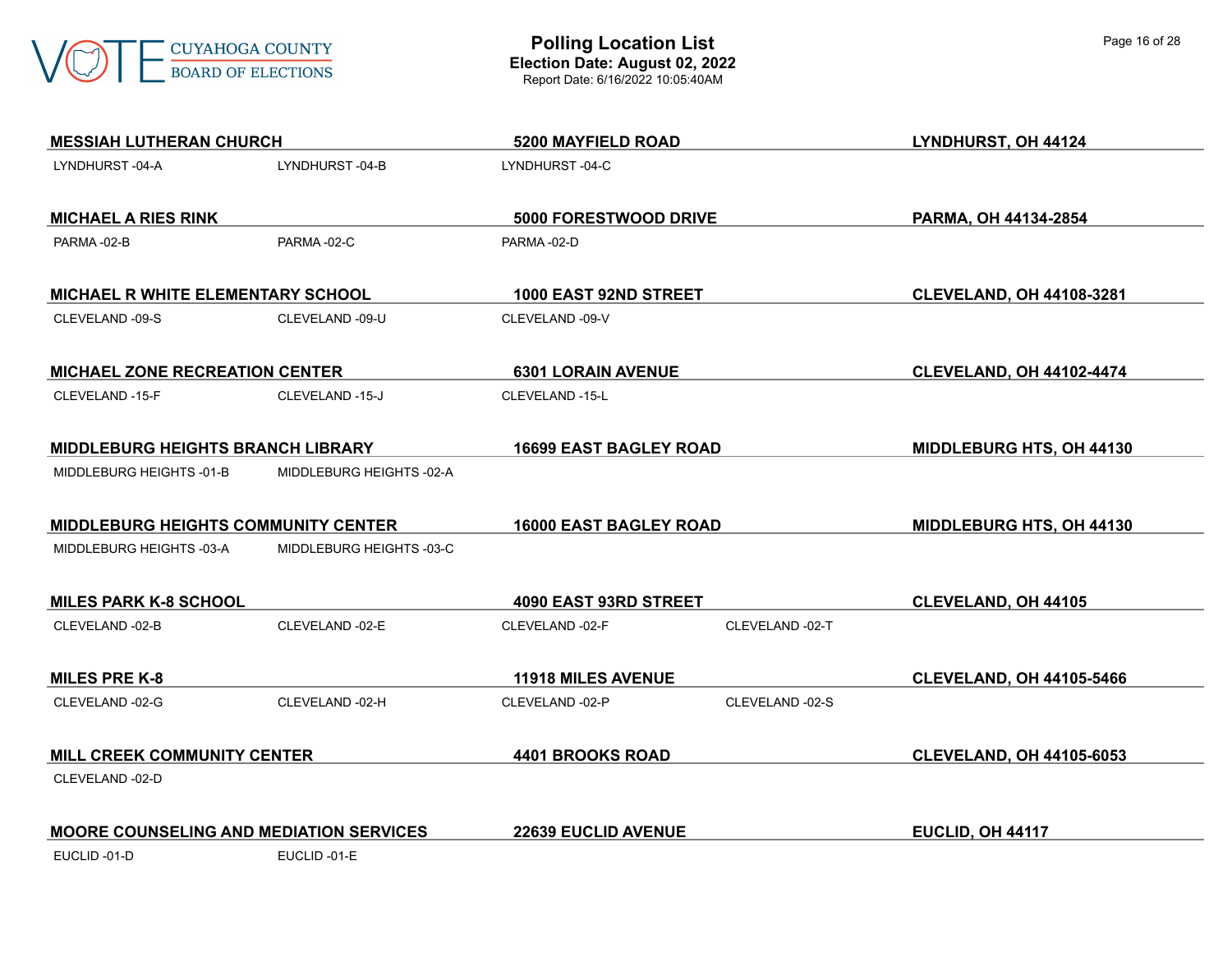| CUYAHOGA COUNTY           |
|---------------------------|
| <b>ROARD OF FLECTIONS</b> |

| <b>MORNING STAR BAPTIST CHURCH</b>         |                            | <b>10250 SHAKER BOULEVARD</b>    |                 | CLEVELAND, OH 44104             |
|--------------------------------------------|----------------------------|----------------------------------|-----------------|---------------------------------|
| CLEVELAND -04-A                            | CLEVELAND -06-F            | CLEVELAND -06-P                  | CLEVELAND -06-Q |                                 |
| <b>MOUND-STEM SCHOOL</b>                   |                            | 5935 ACKLEY ROAD                 |                 | <b>CLEVELAND, OH 44105</b>      |
| CLEVELAND -12-D                            | CLEVELAND -12-E            |                                  |                 |                                 |
| <b>MURTIS TAYLOR HUMAN SERVICES CENTER</b> |                            | <b>13411 UNION AVENUE</b>        |                 | <b>CLEVELAND, OH 44120</b>      |
| CLEVELAND -04-K                            | CLEVELAND -04-L            | CLEVELAND -04-M                  |                 |                                 |
| <b>NATHAN HALE ELEMENTARY SCHOOL</b>       |                            | 3588 MARTIN LUTHER KING JR DRIVE |                 | <b>CLEVELAND, OH 44105</b>      |
| CLEVELAND -02-U                            | CLEVELAND -02-V            | CLEVELAND -02-W                  | CLEVELAND -06-A | CLEVELAND -06-L                 |
| <b>NEIGHBORHOOD LEADERSHIP INSTITUTE</b>   |                            | <b>5246 BROADWAY AVENUE</b>      |                 | <b>CLEVELAND, OH 44127</b>      |
| CLEVELAND -05-C                            |                            |                                  |                 |                                 |
| <b>NEW HOPE CHURCH</b>                     |                            | 22960 LORAIN ROAD                |                 | <b>FAIRVIEW PARK, OH 44126</b>  |
| <b>FAIRVIEW PARK -05-A</b>                 | <b>FAIRVIEW PARK -05-B</b> |                                  |                 |                                 |
| <b>NEW LIFE CATHEDRAL</b>                  |                            | <b>16200 EUCLID AVENUE</b>       |                 | <b>EAST CLEVELAND, OH 44112</b> |
| EAST CLEVELAND -04-B                       | EAST CLEVELAND -04-E       |                                  |                 |                                 |
| <b>NEWBURGH HEIGHTS VILLAGE HALL</b>       |                            | <b>3801 HARVARD AVENUE</b>       |                 | <b>NEWBURGH HTS, OH 44105</b>   |
| NEWBURGH HEIGHTS -00-A                     |                            |                                  |                 |                                 |
| <b>NORMANDY HIGH SCHOOL</b>                |                            | 2500 WEST PLEASANT VALLEY ROAD   |                 | PARMA, OH 44134-6521            |
| PARMA-06-F                                 | PARMA-09-E                 |                                  |                 |                                 |
| <b>NORTH OLMSTED BRANCH LIBRARY</b>        |                            | 27403 LORAIN ROAD                |                 | NORTH OLMSTED, OH 44070-3154    |
| NORTH OLMSTED -03-E                        | NORTH OLMSTED -04-D        | NORTH OLMSTED -04-E              |                 |                                 |
| <b>NORTH OLMSTED COMMUNITY CABIN</b>       |                            | <b>28114 LORAIN ROAD</b>         |                 | NORTH OLMSTED, OH 44070-4031    |
| NORTH OLMSTED -01-A                        | NORTH OLMSTED -01-B        | NORTH OLMSTED -01-C              |                 |                                 |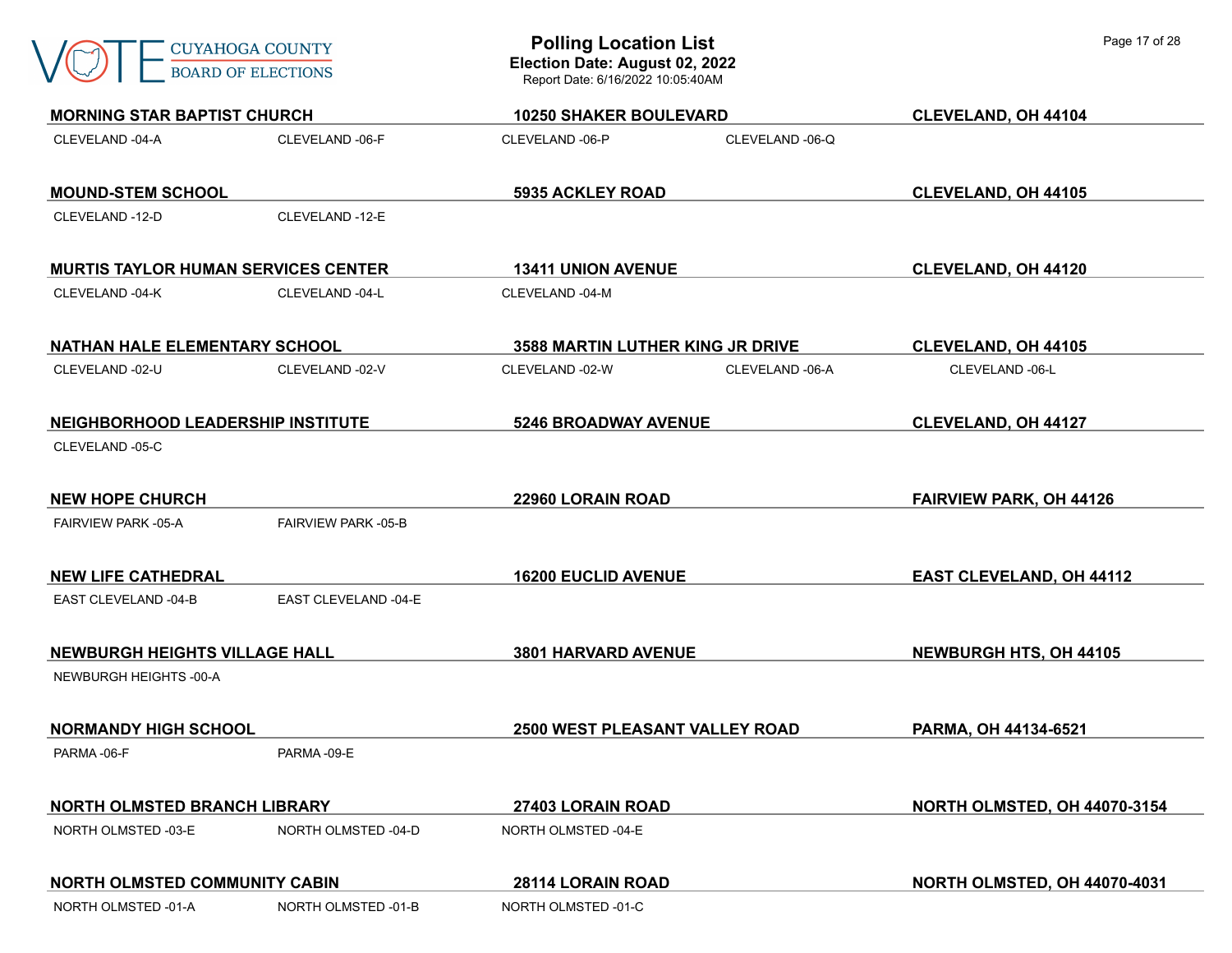

| <b>NORTH RANDALL VILLAGE HALL</b>            |                        | 21937 MILES ROAD             |                      | NORTH RANDALL, OH 44128-4703    |
|----------------------------------------------|------------------------|------------------------------|----------------------|---------------------------------|
| NORTH RANDALL -00-A                          |                        |                              |                      |                                 |
| <b>NORTH ROYALTON BRANCH LIBRARY</b>         |                        | <b>5071 WALLINGS ROAD</b>    |                      | <b>NORTH ROYALTON, OH 44133</b> |
| NORTH ROYALTON -02-A                         | NORTH ROYALTON -02-B   | NORTH ROYALTON -02-C         | NORTH ROYALTON -02-D |                                 |
| <b>NORTH ROYALTON CHRISTIAN CHURCH</b>       |                        | <b>5100 ROYALTON ROAD</b>    |                      | <b>NORTH ROYALTON, OH 44133</b> |
| NORTH ROYALTON -04-A                         | NORTH ROYALTON -04-B   | NORTH ROYALTON -04-C         |                      |                                 |
| <b>NORTH ROYALTON CITY HALL</b>              |                        | <b>14600 STATE ROAD</b>      |                      | <b>NORTH ROYALTON, OH 44133</b> |
| NORTH ROYALTON -06-A                         | NORTH ROYALTON -06-B   | NORTH ROYALTON -06-C         | NORTH ROYALTON -06-D |                                 |
| <b>NORTH ROYALTON ELEMENTARY SCHOOL</b>      |                        | <b>16400 STATE ROAD</b>      |                      | <b>NORTH ROYALTON, OH 44133</b> |
| NORTH ROYALTON -05-A                         | NORTH ROYALTON -05-B   | NORTH ROYALTON -05-C         | NORTH ROYALTON -05-D |                                 |
| <b>NORTHERN OHIO RECOVERY ASSOCIATION</b>    |                        | 1400 EAST 55TH STREET        |                      | CLEVELAND, OH 44103             |
| CLEVELAND -10-I                              |                        |                              |                      |                                 |
| <b>OAKWOOD COMMUNITY CENTER</b>              |                        | <b>23035 BROADWAY AVENUE</b> |                      | <b>OAKWOOD, OH 44146-6007</b>   |
| OAKWOOD -01-A                                | OAKWOOD -02-A          | OAKWOOD -03-A                | OAKWOOD -04-A        | OAKWOOD -05-A                   |
| <b>OLD STONE CHURCH</b>                      |                        | <b>91 PUBLIC SQUARE</b>      |                      | <b>CLEVELAND, OH 44113-2002</b> |
| CLEVELAND -03-I                              | CLEVELAND -03-L        | CLEVELAND -03-Q              |                      |                                 |
| <b>OLIVER HAZARD PERRY ELEMENTARY SCHOOL</b> |                        | <b>18400 SCHENELY AVENUE</b> |                      | <b>CLEVELAND, OH 44119</b>      |
| CLEVELAND -08-B                              | CLEVELAND -08-C        |                              |                      |                                 |
| <b>OLMSTED FALLS INTERMEDIATE SCHOOL</b>     |                        | 27043 BAGLEY ROAD            |                      | OLMSTED TWP, OH 44138           |
| OLMSTED TOWNSHIP -00-C                       | OLMSTED TOWNSHIP -00-D | OLMSTED TOWNSHIP -00-G       |                      |                                 |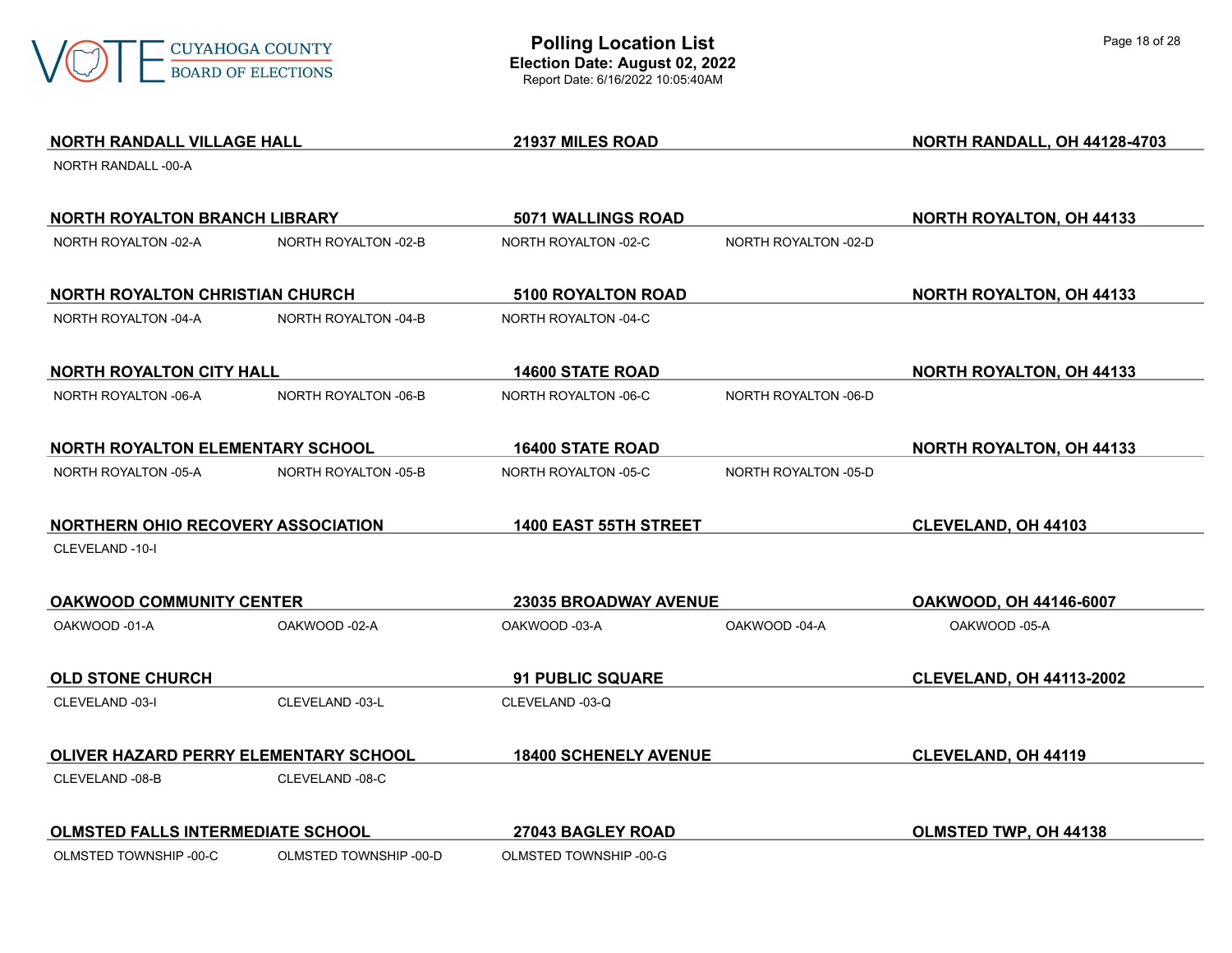

| <b>OLMSTED FALLS MIDDLE SCHOOL</b>               |                                            | <b>27045 BAGLEY ROAD</b>                   |                                            | OLMSTED TWP, OH 44138           |
|--------------------------------------------------|--------------------------------------------|--------------------------------------------|--------------------------------------------|---------------------------------|
| OLMSTED TOWNSHIP -00-E                           | OLMSTED TOWNSHIP -00-F                     | OLMSTED TOWNSHIP -00-H                     |                                            |                                 |
| <b>ORANGE VILLAGE HALL</b>                       |                                            | <b>4600 LANDER ROAD</b>                    |                                            | ORANGE, OH 44022-1704           |
| ORANGE -00-A                                     | ORANGE-00-B                                | ORANGE -00-C                               |                                            |                                 |
| <b>OUR LADY OF ANGELS LINUS HALL</b>             |                                            | <b>3600 ROCKY RIVER DRIVE</b>              |                                            | <b>CLEVELAND, OH 44111-3934</b> |
| CLEVELAND -17-I                                  | CLEVELAND -17-J                            | CLEVELAND -17-M                            | CLEVELAND -17-R                            |                                 |
| <b>OUR LADY OF PEACE</b>                         |                                            | <b>12503 BUCKINGHAM AVENUE</b>             |                                            | <b>CLEVELAND, OH 44120</b>      |
| CLEVELAND -04-B                                  | CLEVELAND -04-Q                            | CLEVELAND -04-R                            | CLEVELAND -04-S                            | CLEVELAND -06-T                 |
| <b>OUR LADY OF THE LAKE</b>                      |                                            | 175 EAST 200TH STREET                      |                                            | EUCLID, OH 44119-1011           |
| EUCLID-04-A                                      | EUCLID-04-E                                | EUCLID-05-D                                |                                            |                                 |
| <b>OUR SAVIOR LUTHERAN CHURCH</b>                |                                            | <b>2154 SOM CENTER ROAD</b>                |                                            | <b>MAYFIELD HTS, OH 44124</b>   |
| MAYFIELD HEIGHTS -00-E<br>MAYFIELD HEIGHTS -00-M | MAYFIELD HEIGHTS -00-F                     | MAYFIELD HEIGHTS -00-G                     | MAYFIELD HEIGHTS -00-H                     | MAYFIELD HEIGHTS -00-I          |
| PARMA EVANGELICAL LUTHERAN CHURCH                |                                            | <b>5280 BROADVIEW ROAD</b>                 |                                            | PARMA, OH 44134-1631            |
| PARMA-04-B                                       | PARMA-04-D                                 |                                            |                                            |                                 |
| PARMA HEIGHTS BAPTIST CHURCH                     |                                            | <b>8971 WEST RIDGEWOOD DRIVE</b>           |                                            | PARMA HTS, OH 44130-4122        |
| PARMA HEIGHTS -01-A<br>PARMA HEIGHTS -02-C       | PARMA HEIGHTS -01-B<br>PARMA HEIGHTS -04-A | PARMA HEIGHTS -01-C<br>PARMA HEIGHTS -04-B | PARMA HEIGHTS -02-A<br>PARMA HEIGHTS -04-C | PARMA HEIGHTS -02-B             |
| <b>PARMA LIBRARY</b>                             |                                            | <b>6996 POWERS BOULEVARD</b>               |                                            | PARMA, OH 44129-6602            |
| PARMA-05-B                                       | PARMA-05-D                                 | PARMA-09-A                                 |                                            |                                 |
| PATRICK HENRY MIDDLE SCHOOL                      |                                            | <b>11901 DURANT AVENUE</b>                 |                                            | <b>CLEVELAND, OH 44108-2621</b> |
| CLEVELAND -09-D                                  | CLEVELAND -09-F                            | CLEVELAND -09-G                            |                                            |                                 |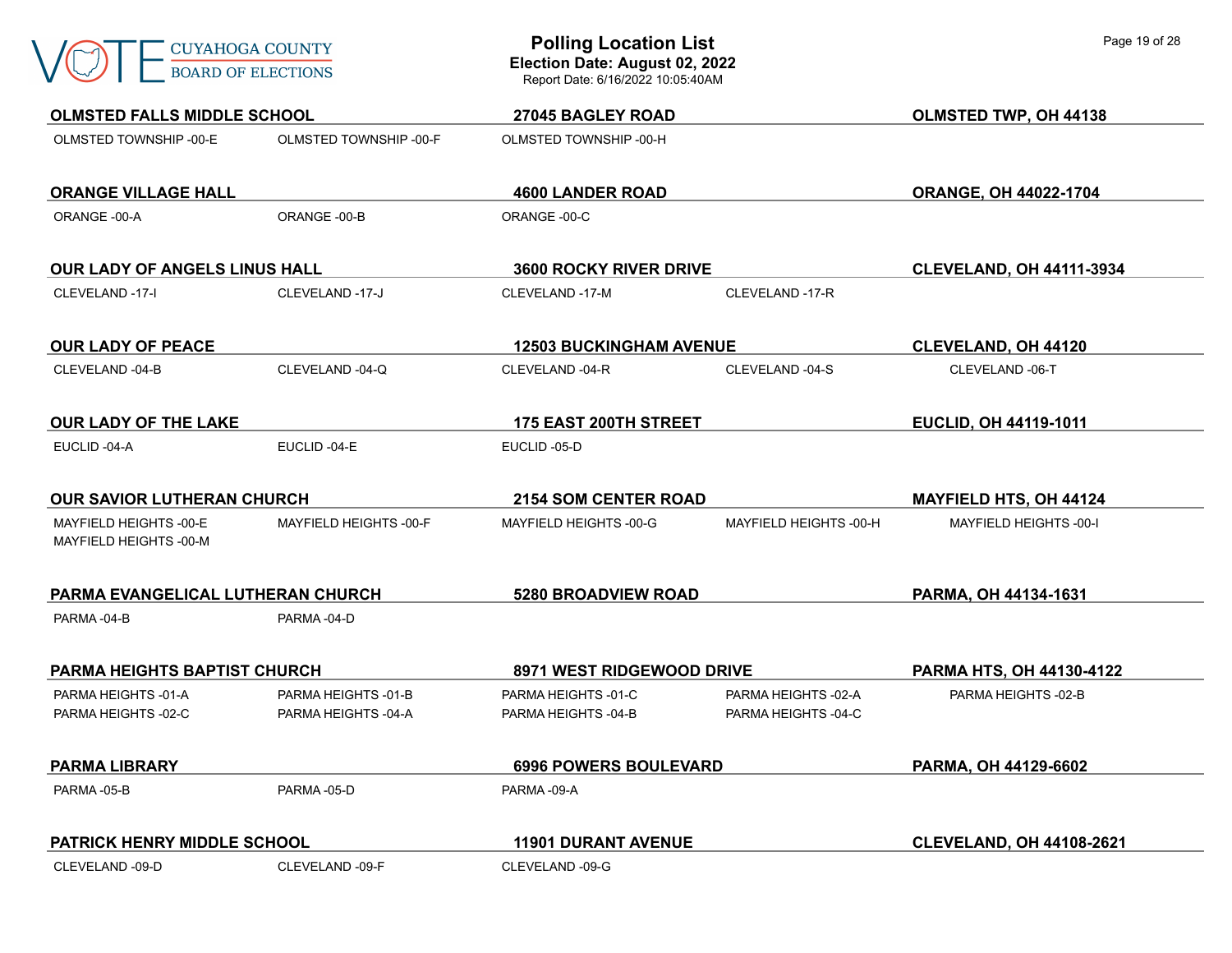| <b>CUYAHOGA COUNTY</b><br><b>BOARD OF ELECTIONS</b> |                        | <b>Polling Location List</b><br>Election Date: August 02, 2022<br>Report Date: 6/16/2022 10:05:40AM |                        | Page 20 of 28                      |  |
|-----------------------------------------------------|------------------------|-----------------------------------------------------------------------------------------------------|------------------------|------------------------------------|--|
| PEARL ROAD UNITED METHODIST CHURCH                  |                        | <b>4200 PEARL ROAD</b>                                                                              |                        | <b>CLEVELAND, OH 44109-3350</b>    |  |
| CLEVELAND -12-B                                     | CLEVELAND -12-C        | CLEVELAND-13-C                                                                                      |                        |                                    |  |
| PILGRIM CONGREGATIONAL CHURCH                       |                        | 2592 WEST 14TH STREET                                                                               |                        | <b>CLEVELAND, OH 44113-4409</b>    |  |
| CLEVELAND -03-K                                     | CLEVELAND -03-P        |                                                                                                     |                        |                                    |  |
| PLEASANT VALLEY ELEMENTARY SCHOOL                   |                        | 9906 WEST PLEASANT VALLEY ROAD                                                                      |                        | PARMA, OH 44130-6009               |  |
| PARMA-05-A                                          | PARMA-07-B             | PARMA-07-E<br>PARMA-07-C                                                                            |                        |                                    |  |
| PLYMOUTH CHURCH UCC                                 |                        | <b>2860 COVENTRY ROAD</b>                                                                           |                        | <b>SHAKER HTS, OH 44120-2236</b>   |  |
| SHAKER HEIGHTS -00-A                                |                        |                                                                                                     |                        |                                    |  |
| <b>PRIMERA IGLESIA BAUTISTA HISPANA</b>             |                        | <b>6800 DENISON AVENUE</b>                                                                          |                        | <b>CLEVELAND, OH 44102</b>         |  |
| CLEVELAND -14-A                                     | CLEVELAND -14-E        | CLEVELAND -14-F                                                                                     | CLEVELAND -14-P        |                                    |  |
| <b>PROSPECT ACADEMY</b>                             |                        | <b>1843 STANWOOD ROAD</b>                                                                           |                        | EAST CLEVELAND, OH 44112-2901      |  |
| EAST CLEVELAND -02-D                                | EAST CLEVELAND -04-A   | EAST CLEVELAND -04-C                                                                                | EAST CLEVELAND -04-D   | EAST CLEVELAND -04-F               |  |
| <b>QUINN CHAPEL CHURCH</b>                          |                        | 3241 EAST 130TH STREET                                                                              |                        | <b>CLEVELAND, OH 44120-3967</b>    |  |
| CLEVELAND -04-G                                     | CLEVELAND -04-H        | CLEVELAND -04-J                                                                                     |                        |                                    |  |
| <b>REGINA HALL AT NOTRE DAME COLLEGE</b>            |                        | <b>1857 SOUTH GREEN ROAD</b>                                                                        |                        | <b>SOUTH EUCLID, OH 44121-4228</b> |  |
| SOUTH EUCLID -03-D                                  | SOUTH EUCLID -04-C     | SOUTH EUCLID -04-D                                                                                  |                        |                                    |  |
| <b>RENWOOD ELEMENTARY SCHOOL</b>                    |                        | 8020 DEERFIELD DRIVE                                                                                |                        | PARMA, OH 44129-4440               |  |
| PARMA-02-A                                          | PARMA-02-E             | PARMA-08-C                                                                                          |                        |                                    |  |
| RICHMOND HEIGHTS UPPER SCHOOL                       |                        | <b>447 RICHMOND ROAD</b>                                                                            |                        | <b>RICHMOND HTS, OH 44143</b>      |  |
| RICHMOND HEIGHTS -02-A                              | RICHMOND HEIGHTS -02-B | RICHMOND HEIGHTS -03-A                                                                              | RICHMOND HEIGHTS -03-B | RICHMOND HEIGHTS -03-C             |  |
| RICHMOND HTS CHURCH OF THE NAZARENE                 |                        | <b>499 TREBISKY ROAD</b>                                                                            |                        | RICHMOND HTS, OH 44143             |  |
| RICHMOND HEIGHTS -04-A                              | RICHMOND HEIGHTS -04-B |                                                                                                     |                        |                                    |  |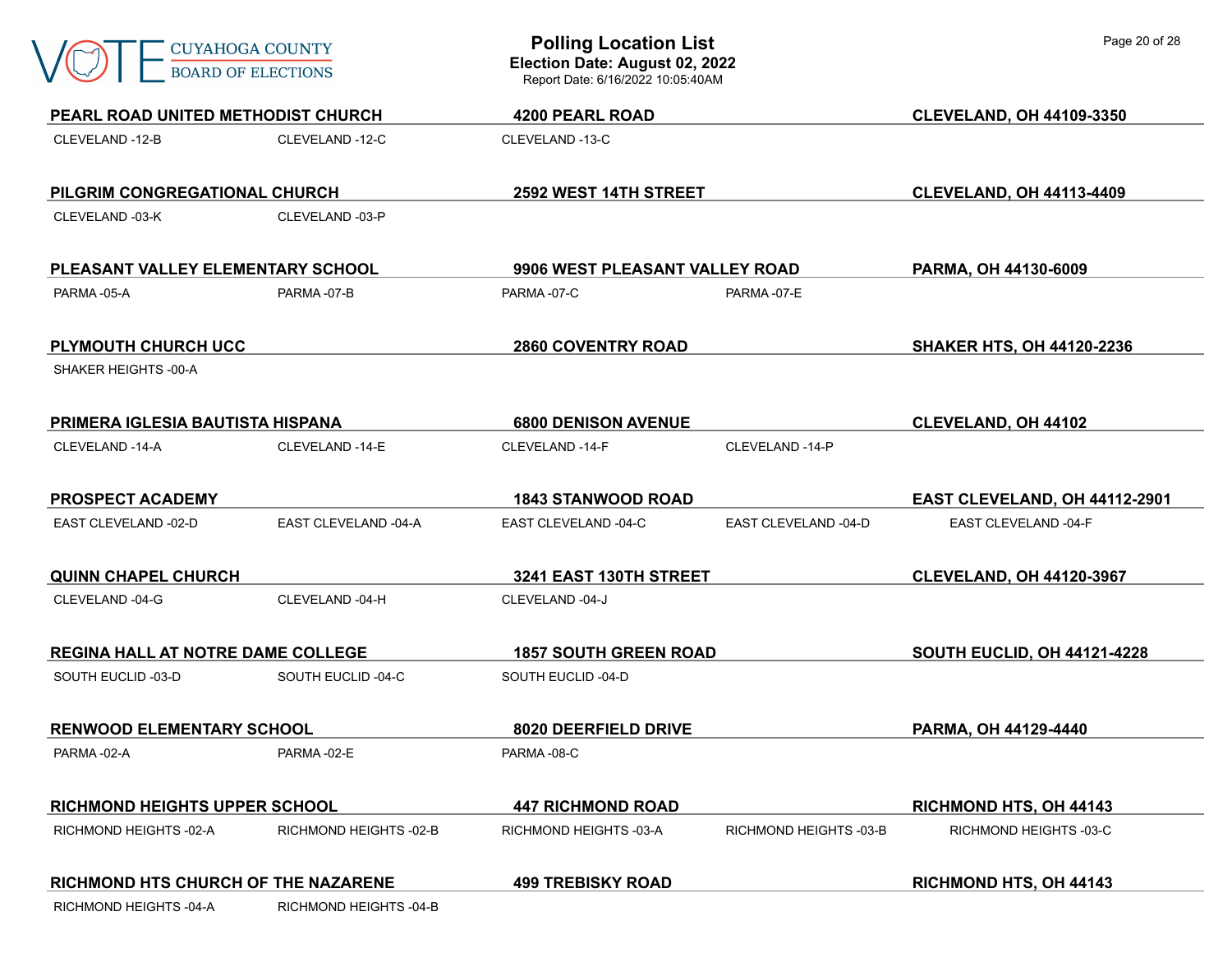

| <b>RIDGE-BROOK ELEMENTARY SCHOOL</b>         |                                              | 7915 MANHATTAN AVENUE           |                      | PARMA, OH 44129-1840              |
|----------------------------------------------|----------------------------------------------|---------------------------------|----------------------|-----------------------------------|
| PARMA-01-D                                   | PARMA-01-E                                   | PARMA-01-F                      |                      |                                   |
| RIDGEWOOD UNITED METHODIST CHURCH            |                                              | <b>6330 RIDGE ROAD</b>          |                      | PARMA, OH 44129-5037              |
| PARMA-08-A                                   |                                              |                                 |                      |                                   |
|                                              |                                              |                                 |                      |                                   |
| <b>RIVERSIDE ELEMENTARY SCHOOL</b>           |                                              | <b>14601 MONTROSE AVENUE</b>    |                      | <b>CLEVELAND, OH 44111</b>        |
| CLEVELAND -16-Q                              | CLEVELAND -17-N                              | CLEVELAND -17-P                 |                      |                                   |
| ROBERT H JAMISON PRE K-8 SCHOOL              |                                              | <b>4092 EAST 146TH STREET</b>   |                      | <b>CLEVELAND, OH 44128</b>        |
| CLEVELAND -01-B                              | CLEVELAND -01-C                              | CLEVELAND -01-O                 | CLEVELAND -01-T      |                                   |
| <b>ROBINSON G JONES ELEMENTARY SCHOOL</b>    |                                              | 4550 WEST 150TH STREET          |                      | <b>CLEVELAND, OH 44135</b>        |
| CLEVELAND -16-B                              | CLEVELAND -16-C                              | CLEVELAND -16-P                 |                      |                                   |
| <b>ROCKY RIVER CIVIC CENTER</b>              |                                              | <b>21016 HILLIARD BOULEVARD</b> |                      | <b>ROCKY RIVER, OH 44116-3312</b> |
| ROCKY RIVER -02-A                            | ROCKY RIVER -02-B                            | ROCKY RIVER -02-D               | ROCKY RIVER -04-A    | ROCKY RIVER -04-B                 |
| ROCKY RIVER -04-C                            | ROCKY RIVER -04-D                            |                                 |                      |                                   |
| ROCKY RIVER PRESBYTERIAN CHURCH              |                                              | <b>21750 DETROIT ROAD</b>       |                      | <b>ROCKY RIVER, OH 44116-2220</b> |
| ROCKY RIVER -01-B                            | ROCKY RIVER -01-C                            | ROCKY RIVER -01-D               | ROCKY RIVER -02-C    |                                   |
| ROCKY RIVER UNITED METHODIST CHURCH          |                                              | <b>19414 DETROIT ROAD</b>       |                      | <b>ROCKY RIVER, OH 44116-1804</b> |
| ROCKY RIVER -01-A                            | ROCKY RIVER -03-A                            | ROCKY RIVER -03-B               | ROCKY RIVER -03-C    | ROCKY RIVER -03-D                 |
| ROOSEVELT ELEMENTARY SCHOOL                  |                                              | <b>14237 ATHENS AVENUE</b>      |                      | LAKEWOOD, OH 44107-6025           |
| LAKEWOOD -02-I                               | LAKEWOOD -03-C                               | LAKEWOOD -03-D                  | LAKEWOOD -03-H       |                                   |
| <b>ROYAL VIEW ELEMENTARY SCHOOL</b>          |                                              | 13220 RIDGE ROAD                |                      | NORTH ROYALTON, OH 44133-3837     |
| NORTH ROYALTON -01-A<br>NORTH ROYALTON -03-C | NORTH ROYALTON -01-B<br>NORTH ROYALTON -03-D | NORTH ROYALTON -01-C            | NORTH ROYALTON -03-A | NORTH ROYALTON -03-B              |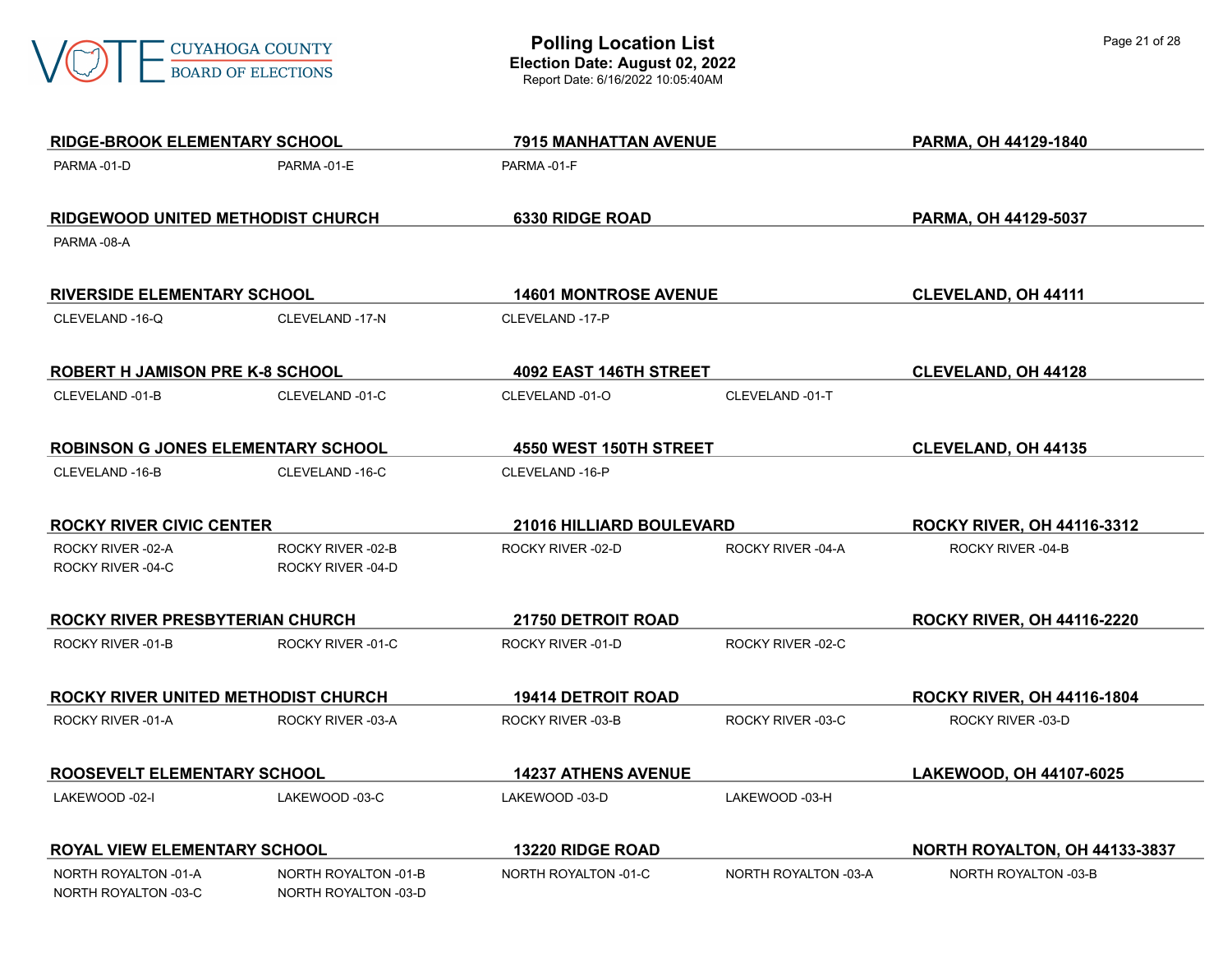

| Page 22 of 28 |
|---------------|
|---------------|

| <b>SAGRADA FAMILIA</b>                       |                      | 7719 DETROIT AVENUE           |                          | CLEVELAND, OH 44102              |
|----------------------------------------------|----------------------|-------------------------------|--------------------------|----------------------------------|
| CLEVELAND -15-N                              | CLEVELAND -15-O      | CLEVELAND -15-P               |                          |                                  |
| <b>SALVATION ARMY CLARK</b>                  |                      | <b>4402 CLARK AVENUE</b>      |                          | <b>CLEVELAND, OH 44109</b>       |
| CLEVELAND -03-J                              | CLEVELAND -03-M      | CLEVELAND -03-S               | CLEVELAND -14-M          |                                  |
| <b>SALVATION ARMY GROVEWOOD</b>              |                      | 17625 GROVEWOOD AVENUE        |                          | <b>CLEVELAND, OH 44119-3117</b>  |
| CLEVELAND -08-E                              | CLEVELAND -08-I      |                               |                          |                                  |
| <b>SECOND CALVARY BAPTIST CHURCH</b>         |                      | <b>12017 EMERY AVENUE</b>     |                          | <b>CLEVELAND, OH 44135-2233</b>  |
| CLEVELAND -11-A                              | CLEVELAND -11-B      | LINNDALE -00-A                |                          |                                  |
| <b>SEVEN HILLS RECREATION CENTER</b>         |                      | <b>7777 SUMMITVIEW DRIVE</b>  |                          | SEVEN HILLS, OH 44131            |
| SEVEN HILLS -01-A<br>SEVEN HILLS -04-B       | SEVEN HILLS -01-B    | SEVEN HILLS -03-A             | <b>SEVEN HILLS -03-B</b> | SEVEN HILLS -04-A                |
| <b>SHAKER FAMILY CENTER</b>                  |                      | <b>19824 SUSSEX ROAD</b>      |                          | <b>SHAKER HTS, OH 44122-4917</b> |
| SHAKER HEIGHTS -00-J                         | SHAKER HEIGHTS -00-N |                               |                          |                                  |
| <b>SHAKER HEIGHTS MIDDLE SCHOOL</b>          |                      | 20600 SHAKER BOULEVARD        |                          | SHAKER HTS, OH 44122             |
| SHAKER HEIGHTS -00-B<br>SHAKER HEIGHTS -00-U | SHAKER HEIGHTS -00-I | SHAKER HEIGHTS -00-O          | SHAKER HEIGHTS -00-P     | SHAKER HEIGHTS -00-T             |
| <b>SHERRI PARK APARTMENTS</b>                |                      | <b>2201 ACACIA PARK DRIVE</b> |                          | LYNDHURST, OH 44124              |
| LYNDHURST-03-A                               |                      |                               |                          |                                  |
| <b>SHILOH MIDDLE SCHOOL</b>                  |                      | 2303 GRANTWOOD DRIVE          |                          | PARMA, OH 44134-4075             |
| PARMA-04-C                                   | PARMA-09-D           | PARMA-09-F                    |                          |                                  |
| <b>SHOREVIEW ELEMENTARY SCHOOL</b>           |                      | 490 EAST 260TH STREET         |                          | EUCLID, OH 44132                 |
| EUCLID-06-D                                  | EUCLID-07-A          | EUCLID-07-B                   | EUCLID-07-C              | EUCLID-07-D                      |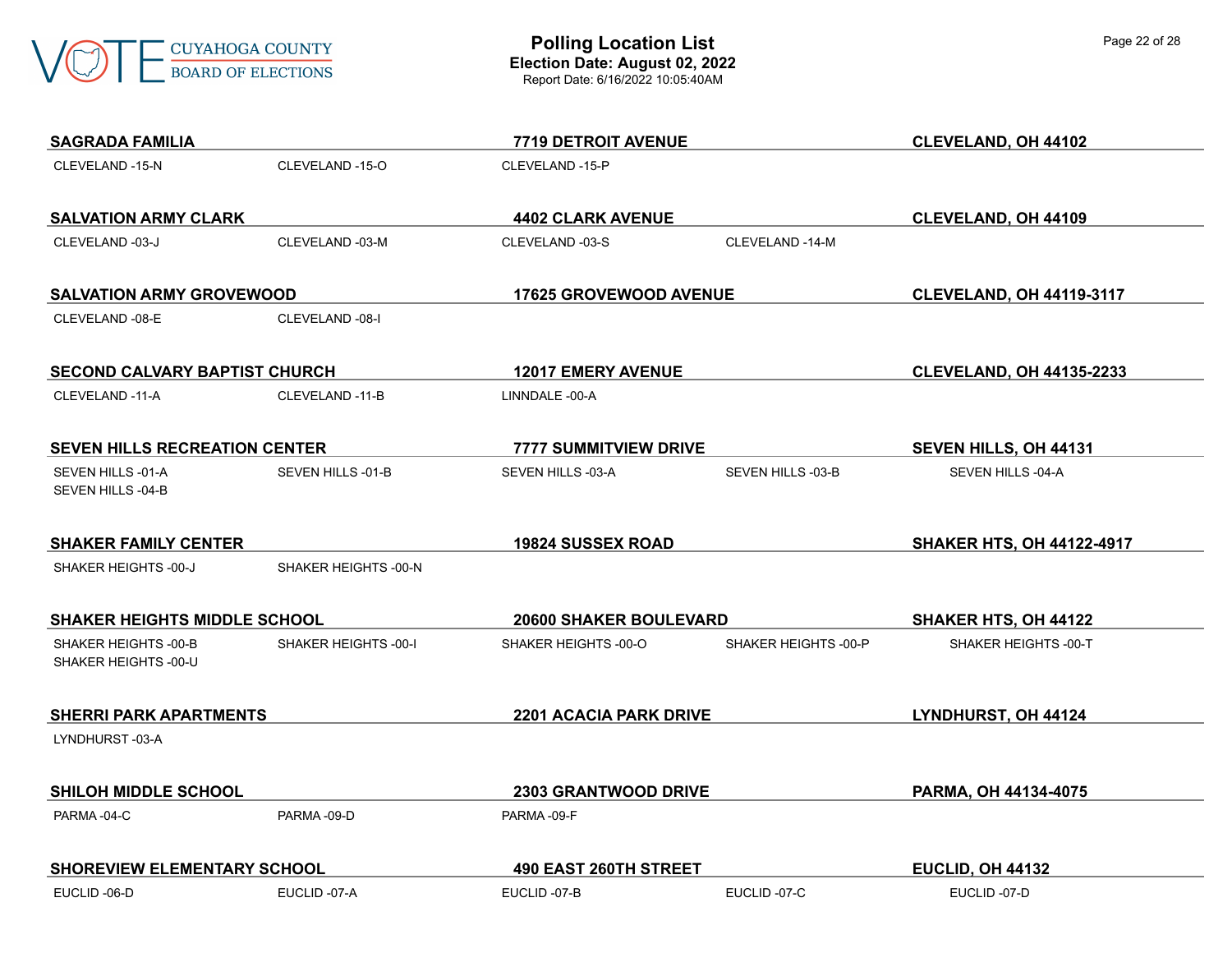

| <b>SOLON CITY HALL</b>                  |                       | 34200 BAINBRIDGE ROAD        |                       | <b>SOLON, OH 44139</b>             |
|-----------------------------------------|-----------------------|------------------------------|-----------------------|------------------------------------|
| SOLON -06-A                             | SOLON -06-B           |                              |                       |                                    |
| <b>SOLON COMMUNITY CENTER</b>           |                       | 35000 PORTZ PARKWAY          |                       | <b>SOLON, OH 44139</b>             |
| SOLON -02-A<br>SOLON -07-B              | SOLON-02-B            | SOLON -03-A                  | SOLON-03-B            | SOLON -07-A                        |
| SOUTH EUCLID - LYNDHURST BRANCH LIBRARY |                       | <b>1876 SOUTH GREEN ROAD</b> |                       | SOUTH EUCLID, OH 44121             |
| SOUTH EUCLID -03-A                      | SOUTH EUCLID -03-B    | SOUTH EUCLID -03-C           |                       |                                    |
| <b>SOUTH EUCLID COMMUNITY CENTER</b>    |                       | <b>1370 VICTORY DRIVE</b>    |                       | <b>SOUTH EUCLID, OH 44121-3629</b> |
| SOUTH EUCLID -02-A                      | SOUTH EUCLID -02-B    | SOUTH EUCLID -02-C           | SOUTH EUCLID -02-D    | SOUTH EUCLID -04-B                 |
| SOUTH EUCLID UNITED CHURCH OF CHRIST    |                       | <b>4217 BLUESTONE ROAD</b>   |                       | SOUTH EUCLID, OH 44121             |
| SOUTH EUCLID -01-A                      | SOUTH EUCLID -01-B    | SOUTH EUCLID -01-C           | SOUTH EUCLID-01-D     |                                    |
| ST BARNABAS EPISCOPAL CHURCH            |                       | <b>468 BRADLEY ROAD</b>      |                       | BAY VILLAGE, OH 44140              |
| BAY VILLAGE -04-A                       | BAY VILLAGE -04-B     | BAY VILLAGE -04-C            |                       |                                    |
| <b>ST JOHN LUTHERAN CHURCH</b>          |                       | <b>17403 NOTTINGHAM ROAD</b> |                       | <b>CLEVELAND, OH 44119-2901</b>    |
| CLEVELAND -08-A                         | CLEVELAND -08-G       | CLEVELAND -08-L              |                       |                                    |
| <b>ST LADISLAS CHURCH</b>               |                       | <b>2345 BASSETT ROAD</b>     |                       | <b>WESTLAKE, OH 44145-2910</b>     |
| WESTLAKE -03-B                          | <b>WESTLAKE -05-A</b> | <b>WESTLAKE -05-B</b>        | <b>WESTLAKE -05-C</b> | <b>WESTLAKE -05-D</b>              |
| ST LEO PARISH COMMUNITY CENTER          |                       | <b>4940 BROADVIEW ROAD</b>   |                       | <b>CLEVELAND, OH 44109-5704</b>    |
| CLEVELAND -13-N                         | CLEVELAND -13-O       | CLEVELAND -13-P              |                       |                                    |
| <b>ST MARYS CATHOLIC CHURCH</b>         |                       | <b>250 KRAFT STREET</b>      |                       | <b>BEREA, OH 44017</b>             |
| BEREA-02-A                              | BEREA-02-B            | BEREA-02-C                   | BEREA-03-A            |                                    |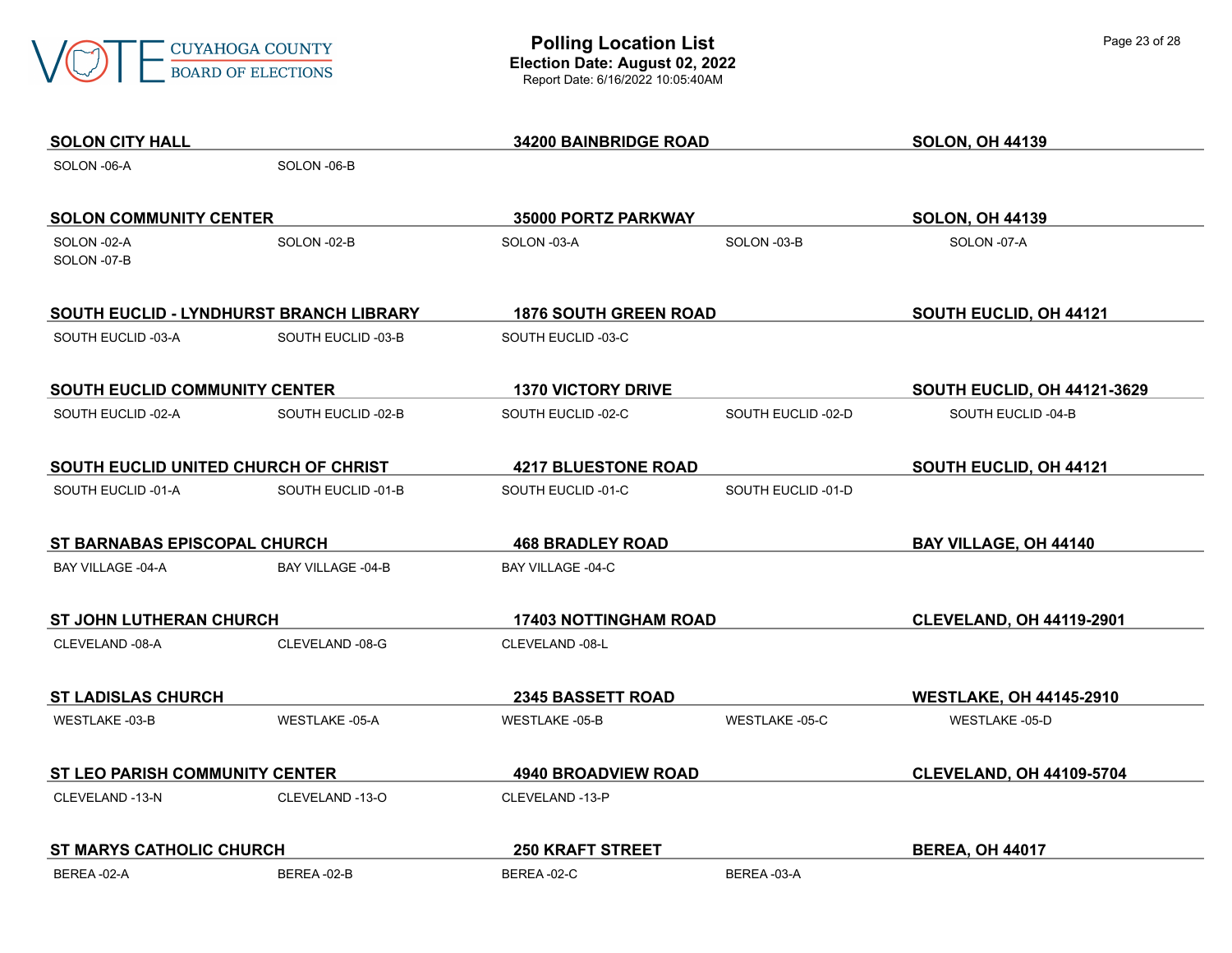|                                                | <b>CUYAHOGA COUNTY</b><br><b>BOARD OF ELECTIONS</b> | <b>Polling Location List</b><br>Election Date: August 02, 2022<br>Report Date: 6/16/2022 10:05:40AM |                               | Page 24 of 28                     |  |
|------------------------------------------------|-----------------------------------------------------|-----------------------------------------------------------------------------------------------------|-------------------------------|-----------------------------------|--|
| <b>ST MEL HALL</b>                             |                                                     |                                                                                                     |                               | <b>CLEVELAND, OH 44111-2263</b>   |  |
| CLEVELAND -17-K                                | CLEVELAND -17-O                                     | <b>14436 TRISKETT ROAD</b><br>CLEVELAND -17-Q                                                       |                               |                                   |  |
|                                                | <b>ST MICHAELS WOODSIDE HALL</b>                    |                                                                                                     | 5025 EAST MILL ROAD           | BROADVIEW HTS, OH 44147-2216      |  |
| <b>BROADVIEW HEIGHTS -02-A</b>                 | <b>BROADVIEW HEIGHTS -02-B</b>                      | <b>BROADVIEW HEIGHTS -02-C</b>                                                                      |                               |                                   |  |
| <b>ST PATRICKS CHURCH</b>                      |                                                     | <b>4427 ROCKY RIVER DRIVE</b>                                                                       |                               | <b>CLEVELAND, OH 44135-2551</b>   |  |
| CLEVELAND -17-E                                | CLEVELAND -17-G                                     | CLEVELAND -17-H                                                                                     |                               |                                   |  |
|                                                | <b>ST PAULS EPISCOPAL CHURCH</b>                    |                                                                                                     | 2747 FAIRMOUNT BOULEVARD      | <b>CLEVELAND HTS, OH 44106</b>    |  |
| CLEVELAND HEIGHTS -01-A                        | CLEVELAND HEIGHTS -01-E                             | <b>CLEVELAND HEIGHTS -01-F</b>                                                                      |                               |                                   |  |
| ST PETER UNITED CHURCH OF CHRIST               |                                                     | <b>125 EAST RIDGEWOOD DRIVE</b>                                                                     |                               | <b>SEVEN HILLS, OH 44131-2824</b> |  |
| SEVEN HILLS -02-A                              | SEVEN HILLS -02-B                                   |                                                                                                     |                               |                                   |  |
|                                                | <b>ST THOMAS MORE CHURCH</b>                        |                                                                                                     | <b>4180 NORTH AMBER DRIVE</b> | <b>BROOKLYN, OH 44144-1328</b>    |  |
| CLEVELAND -13-A                                | CLEVELAND -13-B                                     | CLEVELAND -13-I                                                                                     |                               |                                   |  |
| STEPHANIE TUBBS JONES COMMUNITY BUILDING       |                                                     | 3450 LEE ROAD                                                                                       |                               | SHAKER HTS, OH 44120              |  |
| SHAKER HEIGHTS -00-F                           | SHAKER HEIGHTS -00-G                                | SHAKER HEIGHTS -00-H                                                                                |                               |                                   |  |
| <b>STERLING RECREATION CENTER</b>              |                                                     | 1380 EAST 32ND STREET                                                                               |                               | <b>CLEVELAND, OH 44114</b>        |  |
| CLEVELAND -07-A                                | CLEVELAND -07-C                                     | CLEVELAND -07-J                                                                                     | CLEVELAND -07-V               |                                   |  |
| <b>STRONGSVILLE CITY SCHOOLS ADMIN OFFICES</b> |                                                     | 18199 COOK AVENUE                                                                                   |                               | STRONGSVILLE, OH 44136            |  |
| STRONGSVILLE-02-B                              | STRONGSVILLE-02-E                                   | STRONGSVILLE-02-G                                                                                   | STRONGSVILLE-04-A             |                                   |  |
| STRONGSVILLE COMMUNITY LIBRARY                 |                                                     | 18700 WESTWOOD DRIVE                                                                                |                               | STRONGSVILLE, OH 44136            |  |
| STRONGSVILLE -03-A                             | STRONGSVILLE -03-D                                  | STRONGSVILLE -04-F                                                                                  |                               |                                   |  |
| <b>STRONGSVILLE HIGH SCHOOL</b>                |                                                     | 20025 LUNN ROAD                                                                                     |                               | STRONGSVILLE, OH 44136-4925       |  |
| STRONGSVILLE-04-B                              | STRONGSVILLE-04-D                                   | STRONGSVILLE -04-G                                                                                  |                               |                                   |  |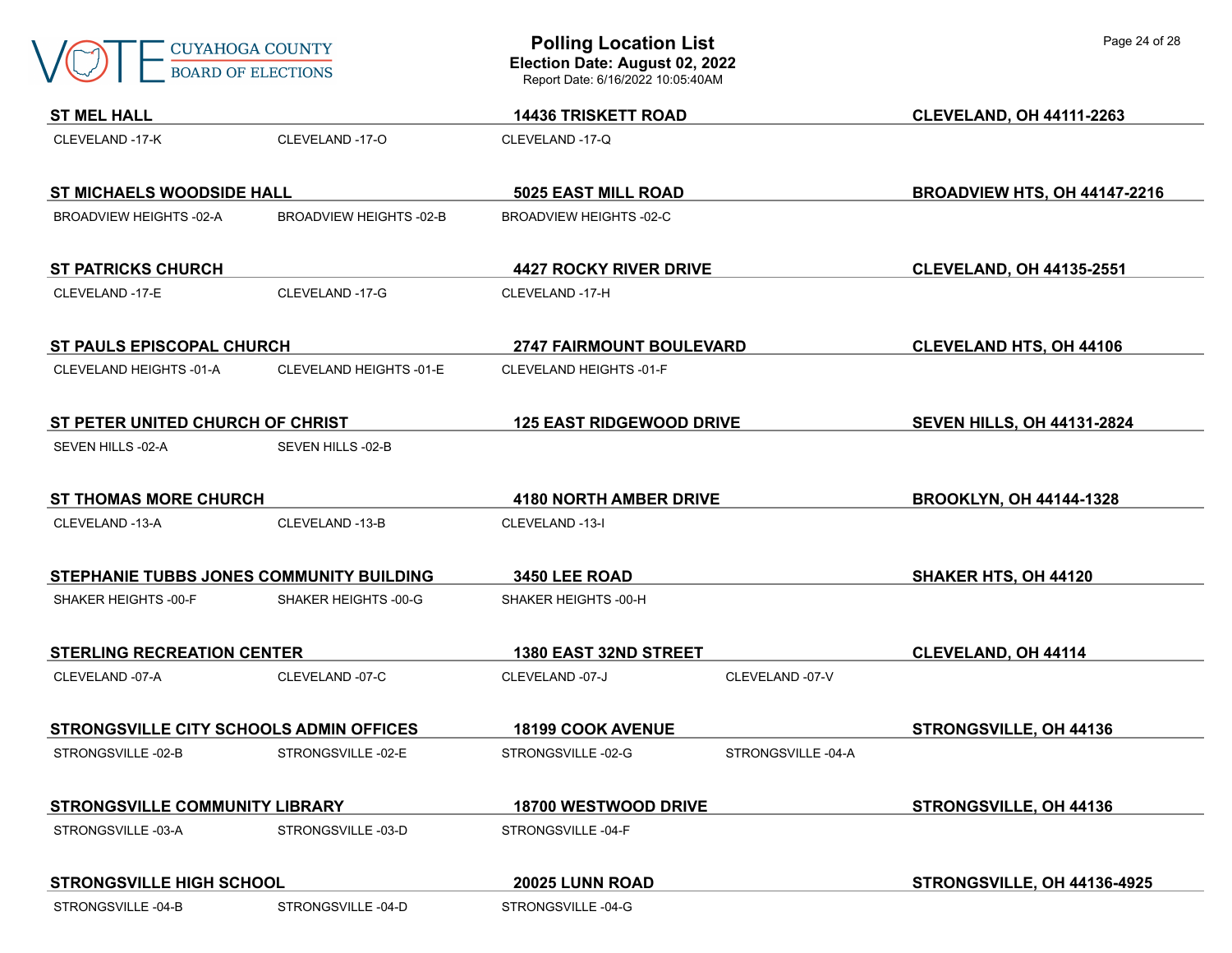

| <b>STRONGSVILLE MIDDLE SCHOOL</b>      |                          | 13200 PEARL ROAD              |                 | STRONGSVILLE, OH 44136-3402     |
|----------------------------------------|--------------------------|-------------------------------|-----------------|---------------------------------|
| STRONGSVILLE-03-B                      | STRONGSVILLE-03-C        |                               |                 |                                 |
| <b>STRONGSVILLE SENIOR CENTER</b>      |                          | <b>18100 ROYALTON ROAD</b>    |                 | STRONGSVILLE, OH 44136          |
| STRONGSVILLE-01-B                      | STRONGSVILLE-01-E        | STRONGSVILLE-01-G             |                 |                                 |
| STS ROBERT AND WILLIAM CATHOLIC SCHOOL |                          | 351 EAST 260TH STREET         |                 | EUCLID, OH 44132-1403           |
| EUCLID-05-B<br>EUCLID-07-E             | EUCLID-06-A              | EUCLID-06-B                   | EUCLID-06-C     | EUCLID-06-E                     |
| THE CHURCH OF THE WESTERN RESERVE      |                          | 30500 FAIRMOUNT BOULEVARD     |                 | PEPPER PIKE, OH 44124-4802      |
| PEPPER PIKE -00-A                      | PEPPER PIKE -00-B        | PEPPER PIKE -00-E             |                 |                                 |
| THE DRAKE APARTMENTS                   |                          | <b>6503 MARSOL ROAD</b>       |                 | <b>MAYFIELD HTS, OH 44124</b>   |
| MAYFIELD HEIGHTS -00-J                 |                          |                               |                 |                                 |
| THE GEMINI CENTER                      |                          | 21225 LORAIN ROAD             |                 | <b>FAIRVIEW PARK, OH 44126</b>  |
| FAIRVIEW PARK -02-A                    | FAIRVIEW PARK -02-B      | FAIRVIEW PARK -02-C           |                 |                                 |
| THOREAU PARK ELEMENTARY SCHOOL         |                          | 5401 WEST 54TH STREET         |                 | PARMA, OH 44129-2201            |
| PARMA-03-B                             | PARMA-03-C               | PARMA-03-E                    |                 |                                 |
| THURGOOD MARSHALL RECREATION CENTER    |                          | <b>8611 HOUGH AVENUE</b>      |                 | <b>CLEVELAND, OH 44106-1565</b> |
| CLEVELAND -07-K                        | CLEVELAND -07-M          | CLEVELAND -07-N               | CLEVELAND -07-O |                                 |
| <b>TREMONT MONTESSORI SCHOOL</b>       |                          | 2409 WEST 10TH STREET         |                 | <b>CLEVELAND, OH 44113-4428</b> |
| CLEVELAND -03-F                        | CLEVELAND -03-O          |                               |                 |                                 |
| <b>TRINITY CHURCH</b>                  |                          | <b>14040 EAST BAGLEY ROAD</b> |                 | MIDDLEBURG HTS, OH 44130        |
| MIDDLEBURG HEIGHTS -04-A               | MIDDLEBURG HEIGHTS -04-B |                               |                 |                                 |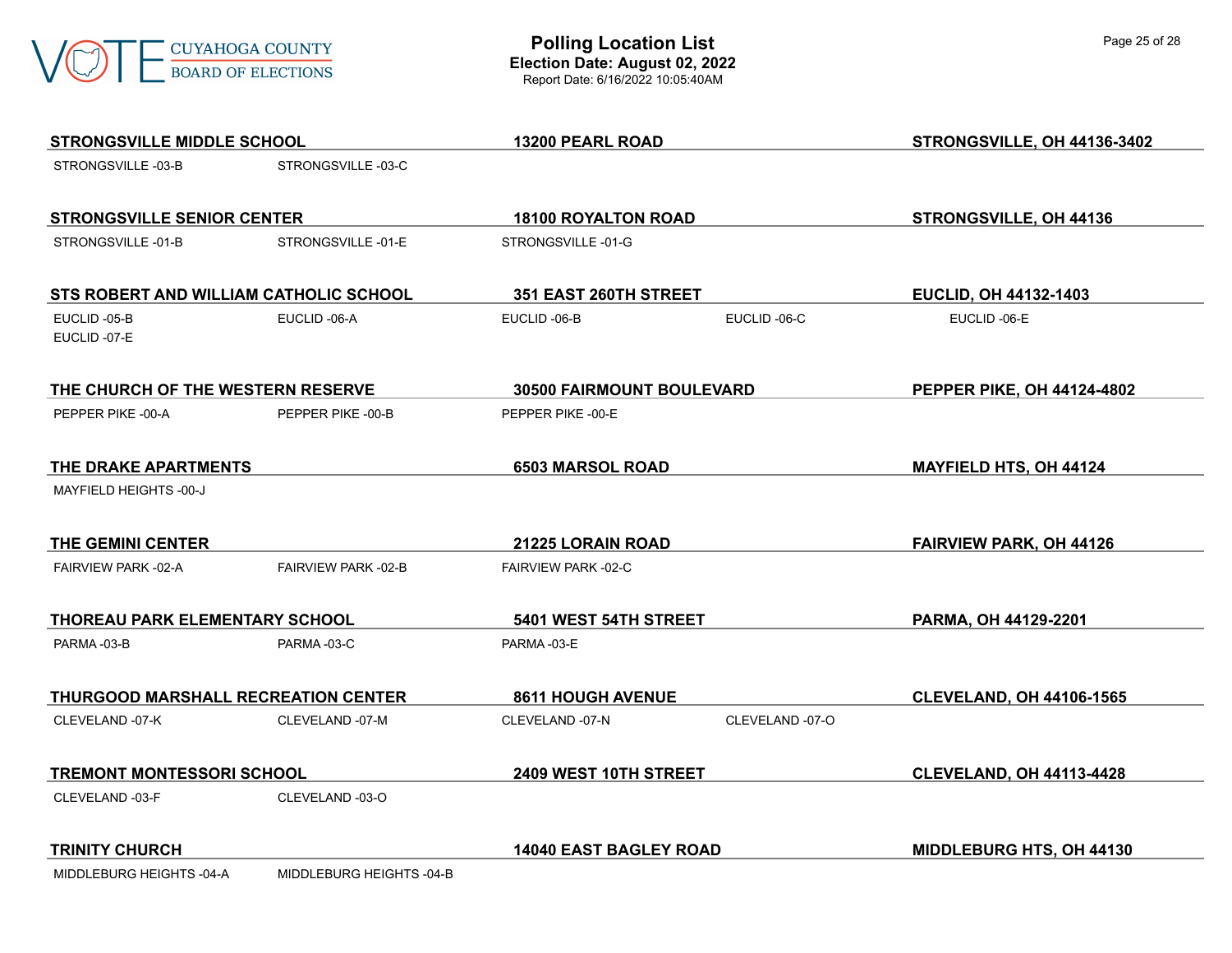| CUYAHOGA COUNTY    |
|--------------------|
| ROARD OF FLECTIONS |

| <b>UAW HALL LOCAL 1250</b>             |                          | <b>17250 HUMMEL ROAD</b>                     | <b>BROOK PARK, OH 44142</b>        |
|----------------------------------------|--------------------------|----------------------------------------------|------------------------------------|
| <b>BROOK PARK -03-A</b>                | <b>BROOK PARK -03-B</b>  | <b>BROOK PARK -03-C</b>                      |                                    |
| UNION SQUARE APARTMENTS                |                          | 3495 EAST 98TH STREET                        | <b>CLEVELAND, OH 44104-5551</b>    |
| CLEVELAND -06-E                        |                          |                                              |                                    |
| UNIVERSITY HEIGHTS LIBRARY             |                          | <b>13866 CEDAR ROAD</b>                      | UNIVERSITY HTS, OH 44118-3201      |
| SOUTH EUCLID-04-A                      | UNIVERSITY HEIGHTS -00-A | UNIVERSITY HEIGHTS -00-B                     |                                    |
| URBAN LEAGUE OF GREATER CLEVELAND      |                          | <b>2930 PROSPECT AVENUE E</b>                | <b>CLEVELAND, OH 44115</b>         |
| CLEVELAND -05-Q                        |                          |                                              |                                    |
| <b>VALLEY FORGE HIGH SCHOOL</b>        |                          | 9999 INDEPENDENCE BOULEVARD                  | PARMA HTS, OH 44130-4644           |
| PARMA HEIGHTS -03-A                    | PARMA HEIGHTS -03-B      | PARMA HEIGHTS -03-C                          |                                    |
| <b>VALLEY VIEW COMMUNITY CENTER</b>    |                          | <b>6828 HATHAWAY ROAD</b>                    | <b>VALLEY VIEW, OH 44125-4767</b>  |
| VALLEY VIEW -00-A                      | VALLEY VIEW -00-B        |                                              |                                    |
| <b>VFW POST 2850</b>                   |                          | 3296 WEST 61ST STREET                        | <b>CLEVELAND, OH 44102-5614</b>    |
| CLEVELAND -03-N                        | CLEVELAND -14-B          |                                              |                                    |
| <b>WH KIRK MIDDLE SCHOOL</b>           |                          | <b>14410 TERRACE ROAD</b>                    | <b>EAST CLEVELAND, OH 44112</b>    |
| EAST CLEVELAND -02-B                   | EAST CLEVELAND -02-C     | EAST CLEVELAND -03-A<br>EAST CLEVELAND -03-C |                                    |
| <b>WADE PARK SCHOOL</b>                |                          | 7600 WADE PARK AVENUE                        | <b>CLEVELAND, OH 44103-3304</b>    |
| CLEVELAND -07-F                        | CLEVELAND -07-P          |                                              |                                    |
| <b>WALTON ELEMENTARY SCHOOL</b>        |                          | 3409 WALTON AVENUE                           | <b>CLEVELAND, OH 44113-4942</b>    |
| CLEVELAND -14-N                        |                          |                                              |                                    |
| <b>WALTON HILLS COMMUNITY BUILDING</b> |                          | 7595 WALTON ROAD                             | <b>WALTON HILLS, OH 44146-5072</b> |
| <b>WALTON HILLS -00-A</b>              | WALTON HILLS -00-B       |                                              |                                    |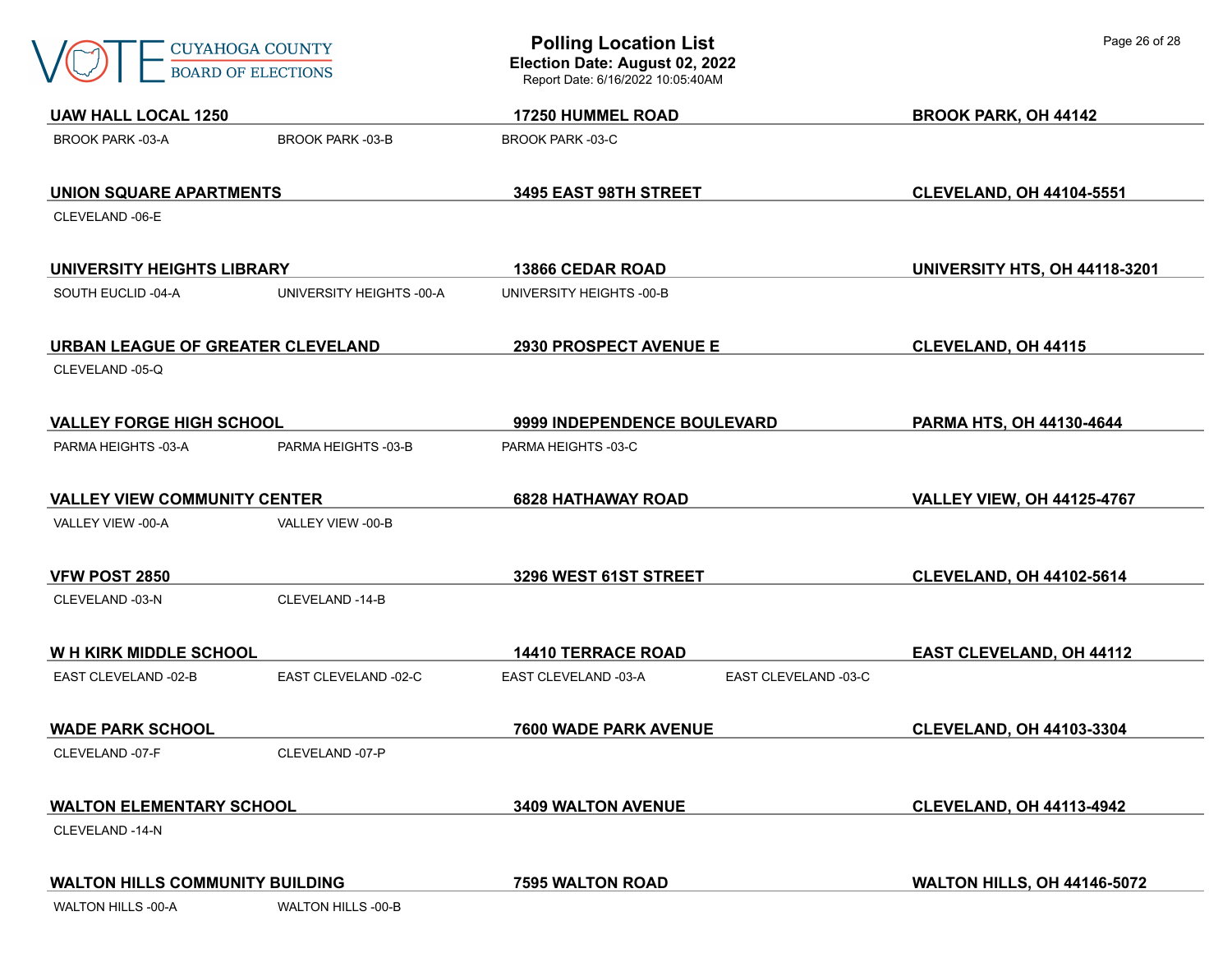

| <b>WARNER GIRLS LEADERSHIP ACADEMY</b>        |                               | 8315 JEFFRIES AVENUE            |                               | <b>CLEVELAND, OH 44105</b>        |
|-----------------------------------------------|-------------------------------|---------------------------------|-------------------------------|-----------------------------------|
| CLEVELAND -02-A                               | CLEVELAND -02-C               |                                 |                               |                                   |
|                                               |                               |                                 |                               |                                   |
| <b>WARRENSVILLE HEIGHTS RECREATION CENTER</b> |                               | <b>4270 NORTHFIELD ROAD</b>     |                               | <b>WARRENSVILLE HTS, OH 44128</b> |
| WARRENSVILLE HTS -01-A                        | WARRENSVILLE HTS -01-B        | WARRENSVILLE HTS -02-A          | <b>WARRENSVILLE HTS -02-B</b> | WARRENSVILLE HTS -03-A            |
| WARRENSVILLE HTS -04-A                        | <b>WARRENSVILLE HTS -04-B</b> | WARRENSVILLE HTS -05-A          | <b>WARRENSVILLE HTS -05-B</b> | WARRENSVILLE HTS -06-A            |
| WARRENSVILLE HTS -07-A                        | <b>WARRENSVILLE HTS -07-B</b> |                                 |                               |                                   |
| <b>WEST PARK ACADEMY</b>                      |                               | 4697 WEST 130TH STREET          |                               | <b>CLEVELAND, OH 44111</b>        |
| CLEVELAND -16-D                               | CLEVELAND -16-E               | CLEVELAND -16-F                 | CLEVELAND -16-G               |                                   |
| <b>WEST PARK PARTY CENTER</b>                 | 3556 WEST 130TH STREET        |                                 |                               | <b>CLEVELAND, OH 44111</b>        |
|                                               |                               |                                 |                               |                                   |
| CLEVELAND -16-I                               | CLEVELAND -16-J               | CLEVELAND -16-L                 | CLEVELAND -16-O               |                                   |
| <b>WESTLAKE BOE AT HILLIARD</b>               |                               | <b>24365 HILLIARD BLVD</b>      |                               | <b>WESTLAKE, OH 44145</b>         |
| WESTLAKE -01-D                                | <b>WESTLAKE -02-A</b>         | WESTLAKE -02-C                  | <b>WESTLAKE -03-A</b>         |                                   |
| <b>WESTLAKE CITY HALL</b>                     |                               | 27700 HILLIARD BOULEVARD        |                               | <b>WESTLAKE, OH 44145</b>         |
| <b>WESTLAKE -03-C</b>                         | <b>WESTLAKE -03-D</b>         |                                 |                               |                                   |
| <b>WESTLAKE CTR FOR COMMUNITY SERVICES</b>    |                               | 28975 HILLIARD BLVD             |                               | <b>WESTLAKE, OH 44145</b>         |
| <b>WESTLAKE -02-B</b>                         | <b>WESTLAKE -02-D</b>         | <b>WESTLAKE -06-A</b>           | <b>WESTLAKE -06-B</b>         | <b>WESTLAKE -06-C</b>             |
| <b>WESTLAKE -06-D</b>                         |                               |                                 |                               |                                   |
| <b>WESTLAKE RECREATION CENTER</b>             |                               | <b>28955 HILLIARD BOULEVARD</b> |                               | <b>WESTLAKE, OH 44145</b>         |
| <b>WESTLAKE -04-A</b>                         | <b>WESTLAKE -04-B</b>         | <b>WESTLAKE -04-C</b>           | <b>WESTLAKE -04-D</b>         |                                   |
| <b>WESTSIDE COMMUNITY SCHOOL OF THE ARTS</b>  |                               | 3727 BOSWORTH ROAD              |                               | <b>CLEVELAND, OH 44111</b>        |
|                                               |                               |                                 |                               |                                   |
| CLEVELAND -11-E                               | CLEVELAND -11-G               |                                 |                               |                                   |
| <b>WHITNEY YOUNG PRE-8 SCHOOL</b>             |                               | <b>17900 HARVARD AVENUE</b>     |                               | <b>CLEVELAND, OH 44128</b>        |
| CLEVELAND -01-L                               | CLEVELAND -01-M               | CLEVELAND -01-N                 | CLEVELAND -01-P               | CLEVELAND -01-Q                   |